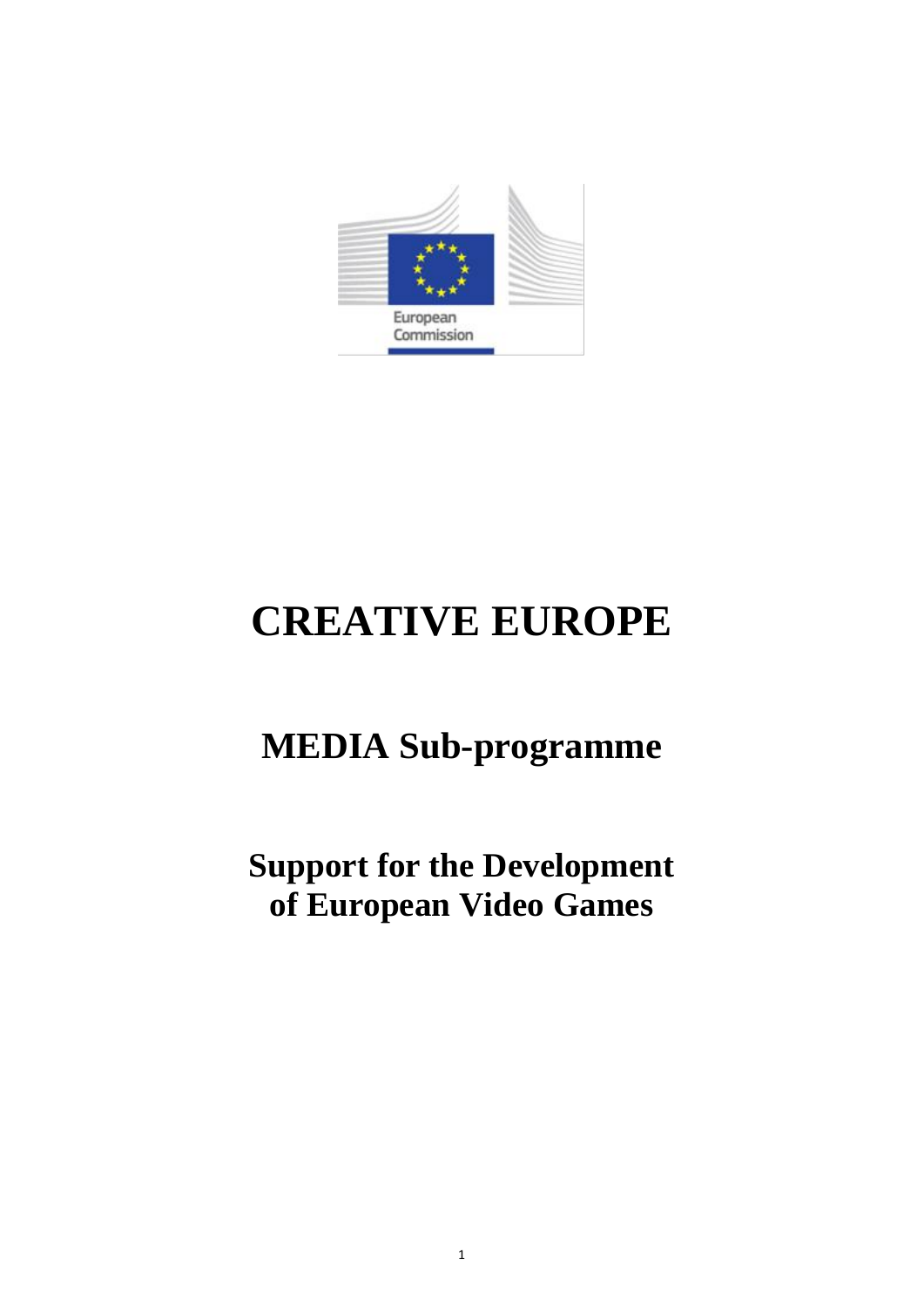#### **TABLE OF CONTENTS**

#### **DEFINITIONS**

- **1. INTRODUCTION - BACKGROUND**
- **2. OBJECTIVES - THEMES - PRIORITIES**
	- *2.1. Objectives*
	- *2.2. Targeted Projects*
- **3. TIMETABLE**
- **4. BUDGET AVAILABLE**
- **5. ADMISSIBILITY REQUIREMENTS**

#### **6. ELIGIBILITY CRITERIA**

- *6.1. Eligible applicants*
- *6.2. Eligible activities*

#### **7. EXCLUSION CRITERIA**

- *7.1. Exclusion from participation*
- *7.2. Exclusion from award*
- *7.3. Supporting documents*

#### **8. SELECTION CRITERIA**

- *8.1. Financial capacity*
- *8.2. Operational capacity*

#### **9. AWARD CRITERIA**

**10. LEGAL COMMITMENTS**

#### **11. FINANCIAL PROVISIONS**

- *11.1. General Principles*
- *11.2. Funding forms*
- *11.3. Payment arrangements*
- *11.4. Pre-financing guarantee*

#### **12. PUBLICITY**

- *12.1. By the beneficiaries*
- *12.2. By the Agency and/or the Commission*
- *12.3. Communication and dissemination*

#### **13. DATA PROTECTION**

#### **14. PROCEDURE FOR THE SUBMISSION OF PROPOSALS**

- *14.1. Publication*
- *14.2. Registration in the Participant Portal*
- *14.3. Submission of the grant application*
- *14.4. Evaluation procedure*
- *14.5. Award decision*
- *14.6. Rules applicable*
- *14.7. Contacts*

#### Annexes:

All the annexes are available on the EACEA/MEDIA website:

[https://eacea.ec.europa.eu/creative-europe/funding/development-video-games-2015\\_en](https://eacea.ec.europa.eu/creative-europe/funding/development-video-games-2015_en)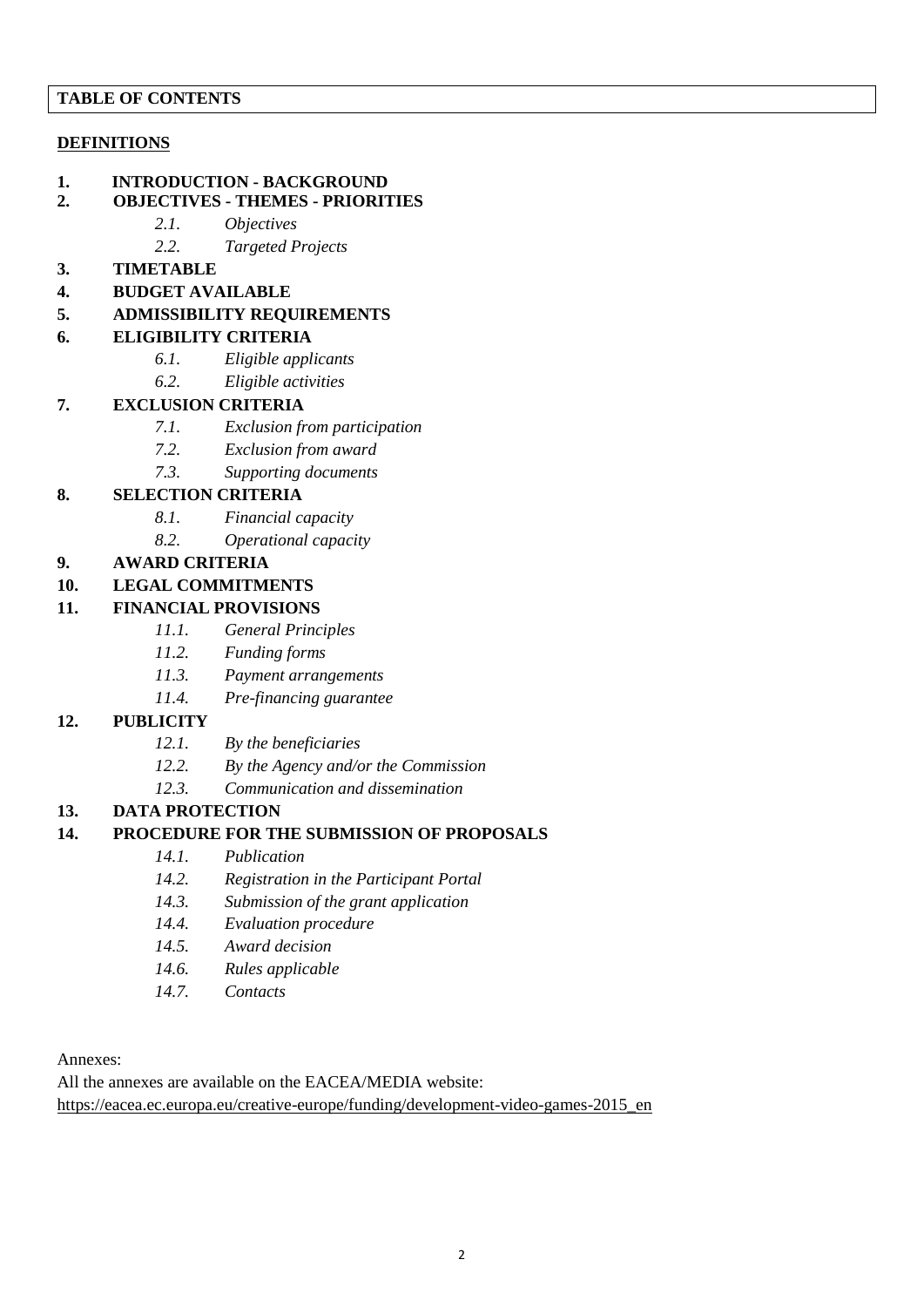## **DEFINITIONS**

For the purposes of this Call for Proposals the following definitions shall apply:

**Game**: an activity played according to rules in a specific game environment and whose achievement is a victory

**Video Game**: a type of game played on a computer, a game console or other electronic devices

**Gameplay**: How the Game is played. The Gameplay is based on the game mechanics and on the game design

**Game Mechanics**: all the different rules and commands programmed in the game and creating the game experience

**Graphical User Interface (GUI)**: a type of interface allowing users to interact with a device through the use of images / icons in conjunction with text.

**Intellectual Property (IP)**: intangible property resulting from a creation and protected by law from being copied or plagiarised.

**Medium**: a means of storage of a **video game**. It can be physical or dematerialised.

**Platform**: electronic device on which a **video game** can be played.

**Narration**: the process of narrating or telling a **story**

**Story**: a description of real or imaginary, inter-connected, characters and events, written with a view to be told or shown

**Young Audience**: children up to the age of 12 years old

**Accessibility features**: specific game features which enhance the accessibility for gamers with disabilities and other impairments

**Playable Prototype**: is understood under the current guidelines as **Alpha version**, **Beta version** or **Trial version**.

**Alpha version**: one of the first iterations of a video game. The Alpha version is usually not complete and most likely unstable and comes before the **Beta version**.

**Beta version**: an improved and more stable iteration of the **Alpha version** of a video game after a first phase of **testing & debugging**. The Beta version usually contains most features of a video game, but still needs **testing & debugging**. The Beta version can be closed (restricted group of invited testers) or open (to a larger public).

**Trial version**: the first iteration of the first playable level of a video game. It can be played, tested and used for seeking financial partners

Gold Master: the completed final version of a video game from which physical and/or digital copies will be made. The Gold Master is equivalent to Release to Manufacturing or Ready to Market (RTM) and to Release Candidate.

**Development**: the phase starting from the first idea until the production of the first **playable prototype** or first **trial version**, whichever comes first.

**Production**: the phase starting from the testing and debugging of the first **playable prototype** or **trial version** until the end the production of the **Gold Master** or equivalent.

**Testing & debugging**: stage of the **production** phase of a video game aimed at finding problems and solving them.

**Game Design Document (GDD)**: a document created by the development team describing amongst others the story, the characters, the design (level, sound, artworks…), the **gameplay**, the **GUI**, the target audience, etc.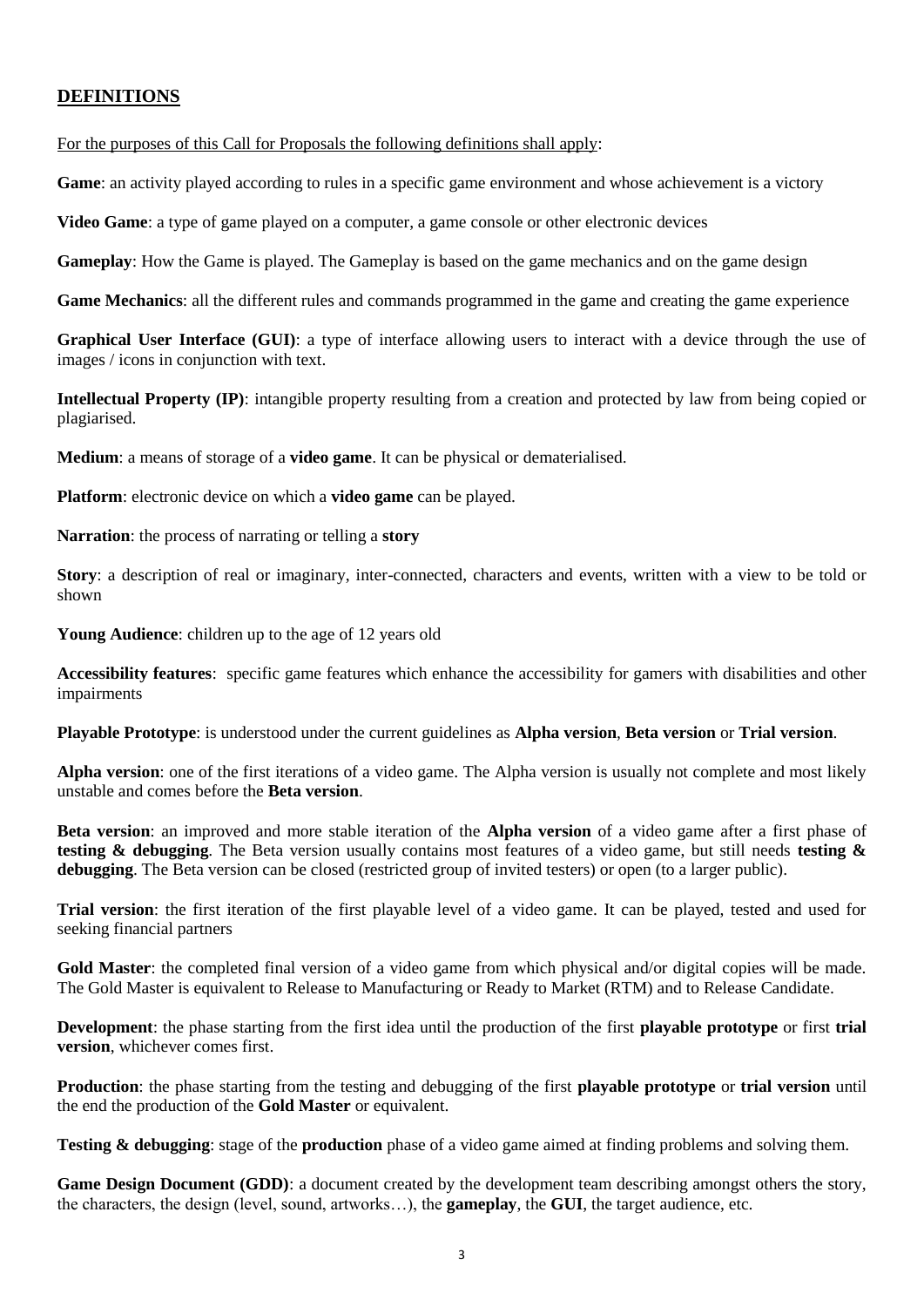**Commercial Distribution**: to be understood as: the video game must have generated revenues, i.e. a financial income. These revenues can be generated for example, from the retail sales of the game, from the sales of in-game items or from advertising. However, being commissioned and paid by a client to produce a video game does not constitute a commercial exploitation/distribution per se.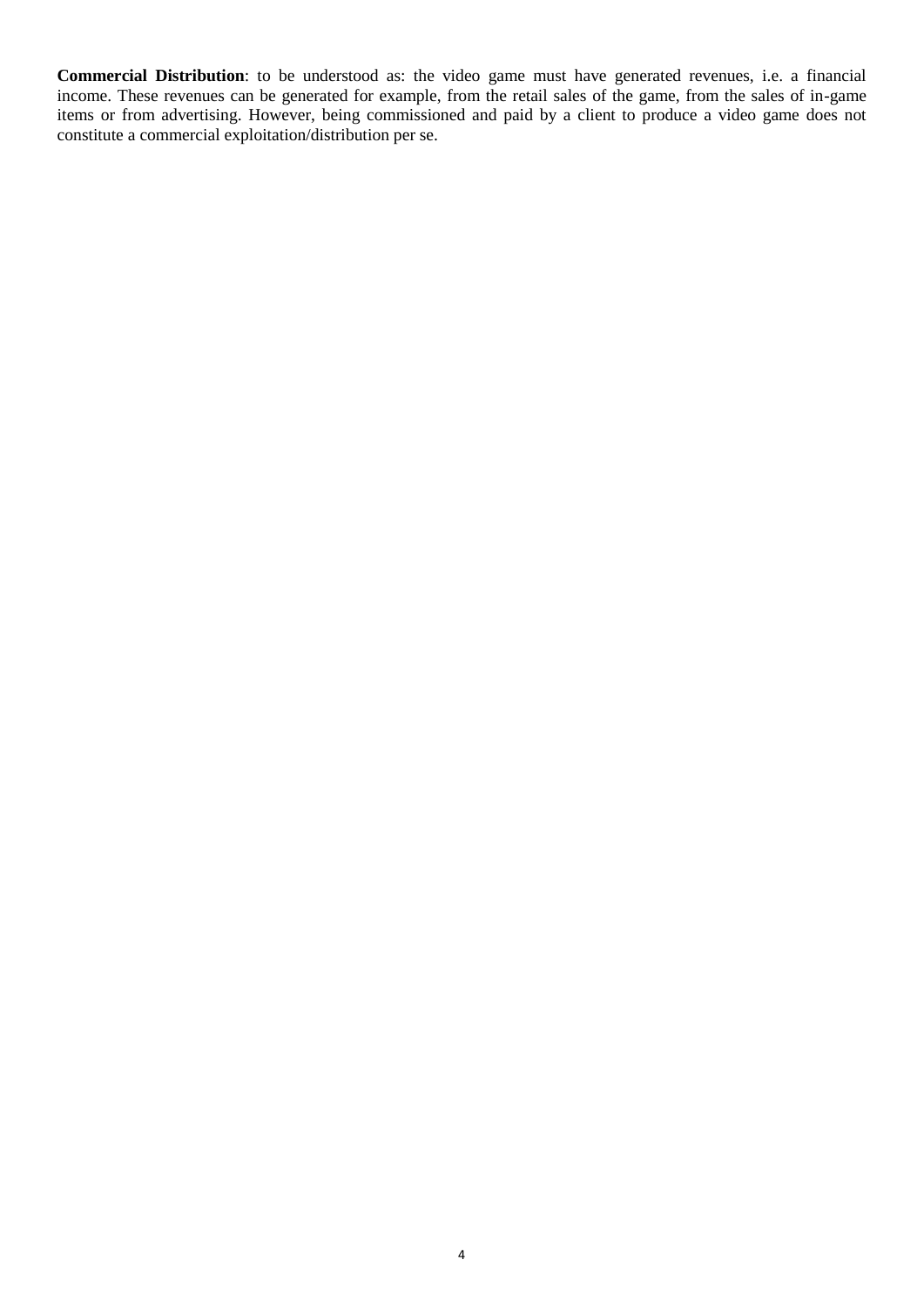#### **GUIDELINES – EACEA/06/2015**

## **Support for the Development of European Video Games**

## **1. INTRODUCTION - BACKGROUND**

These guidelines are based on Regulation No 1295/2013 of the European Parliament and of the Council of 11/12/2013 concerning the implementation of a programme of support for the European cultural and creative sector (CREATIVE  $EUROPE$ ).<sup>1</sup>

The European Commission is responsible for the implementation of the Creative Europe Programme and for the decision to grant individual European Union funds. The Education, Audiovisual and Culture Executive Agency hereafter "the Agency" manages the Culture and MEDIA Sub-programme on behalf and under the control of the European Commission.

General background information about the Creative Europe programme can be found on the following link: [http://ec.europa.eu/programmes/creative-europe/index\\_en.htm](http://ec.europa.eu/programmes/creative-europe/index_en.htm)

## **2. OBJECTIVES - THEMES - PRIORITIES**

#### *2.1. Objectives*

Within the specific objective of reinforcing the European audiovisual sector's capacity to operate transnationally and internationally one of the priorities of the MEDIA Sub-programme is to:

 increase the capacity of audiovisual operators to develop European audiovisual works with a potential to circulate in the Union and beyond and to facilitate European and international co-production, including with television broadcasters.

The MEDIA Sub-programme shall provide support for the following measures:

 the development of European audiovisual works in particular films and television works such as fiction, documentaries, children's and animated films, as well as interactive works such as videogames and multimedia with enhanced cross-border circulation potential.

The objective is to increase the capacity of European video game producers to develop projects with highly innovative content and quality gameplay, which will have the potential to circulate throughout Europe and beyond and to improve the competiveness of the European video games industry in European and international markets by enabling the retention of intellectual property by European developers.

Under this Support scheme, applicants may submit proposals to develop a concept and project (activities to the point that the concept leads to a playable prototype or trial version) for a Video Game of highly innovative and creative narrative storytelling games designed for commercial exploitation for PCs, consoles, mobile devices, tablets, smart phones and other technologies.

#### *2.2. Targeted Projects*

The MEDIA Sub-programme supports European video game production companies with proven experience interested in developing a video game concept or project presenting:

 1 Published in the Official Journal of the European Union on the 20/12/2013 (OJ L347/221).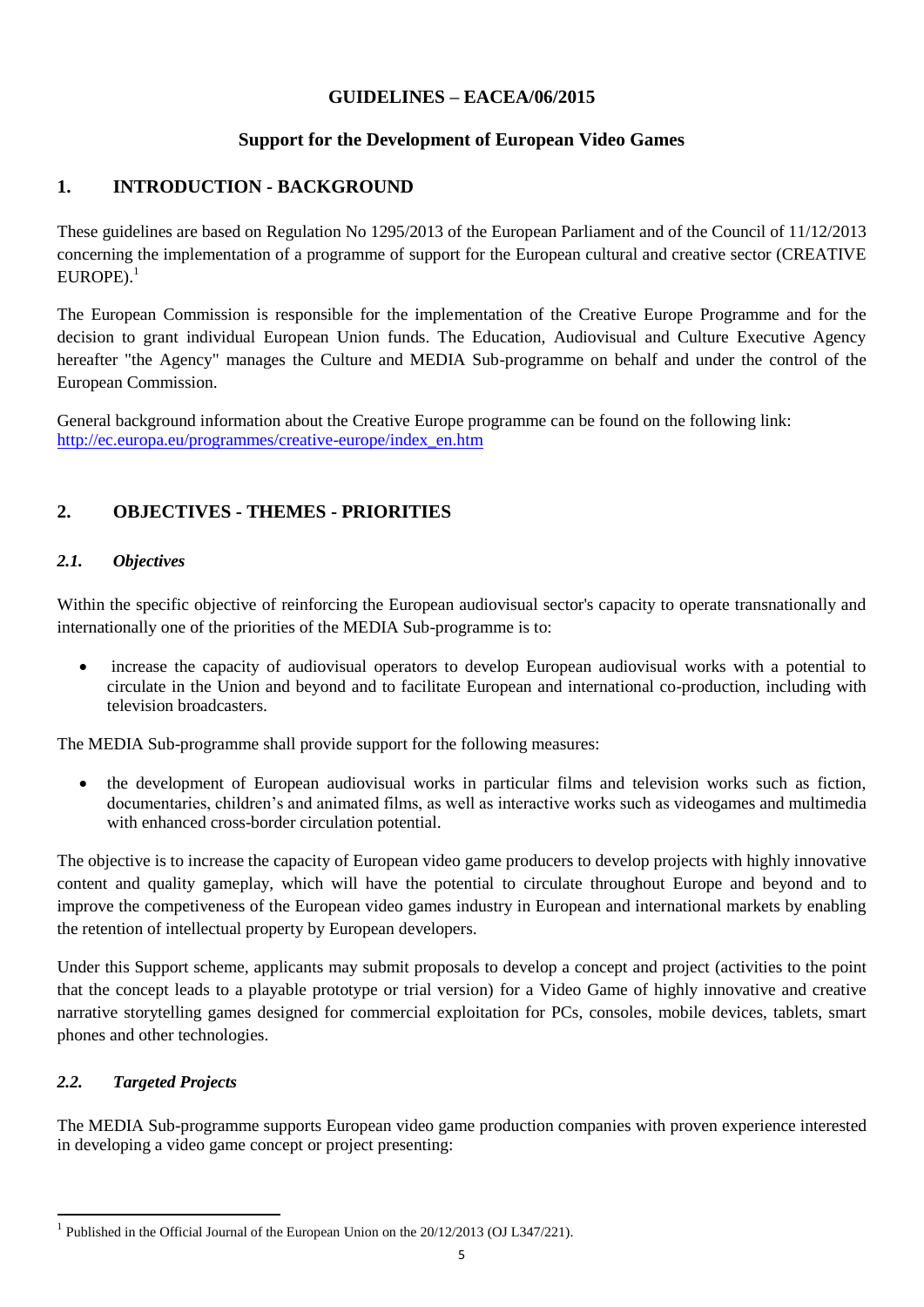- high level of originality, innovative and creative value, cultural diversity and enhanced Europe's cultural identity and heritage compared to existing mainstream works;
- high level of commercial ambition and extensive cross-border potential able to reach European and international markets.

The aim is to provide funds to video game production companies to develop works with high creative value and wide cross-border exploitation potential.

## **3. TIMETABLE**

|               | <b>Stages</b>                                                     | Date and time or indicative period              |
|---------------|-------------------------------------------------------------------|-------------------------------------------------|
| a)            | Publication of the call                                           | January 2015                                    |
| b)            | Deadline for submitting applications                              | $26$ March $2015 - 12:00$ (noon, Brussels time) |
| $\mathbf{c})$ | Evaluation period                                                 | April $-$ July 2015                             |
| $\rm d$       | Information to applicants                                         | July-August 2015                                |
| $\epsilon$ )  | Signature of grant agreement or notification of<br>grant decision | August 2015                                     |
| f)            | Starting date of the action                                       | Date of Submission                              |
| g)            | Maximum duration of the action                                    | Until 30 months from the date of submission     |

Applicants may only make one submission in the frame of this Call for Proposals.

#### **4. BUDGET AVAILABLE**

The total budget earmarked for the co-financing of the development of video games is estimated at EUR 2.5 M.

The amount is subject to the availability of the funds after the adoption of the budget for 2015 by the budgetary authority.

The financial contribution under these Guidelines is between EUR 10.000 and EUR 150.000 for the concept and project development of a video game (activities to the point that the concept leads to a playable prototype or trial version) provided the amount does not exceed 50% of the total eligible costs of the action.

The Agency reserves the right not to distribute all the funds available.

## **5. ADMISSIBILITY REQUIREMENTS**

Applications shall comply with the following requirements:

- they must be sent no later than the deadline for submitting applications referred to in section 3 of the present guidelines;
- they must be submitted (see section 14 of the present guidelines), using the online application form;
- they must be drafted in one of the EU official languages, preferably in English or French.

The application form must be accompanied by a balanced budget and all the other documents referred to in the application form.

Failure to comply with those requirements will lead to the rejection of the application.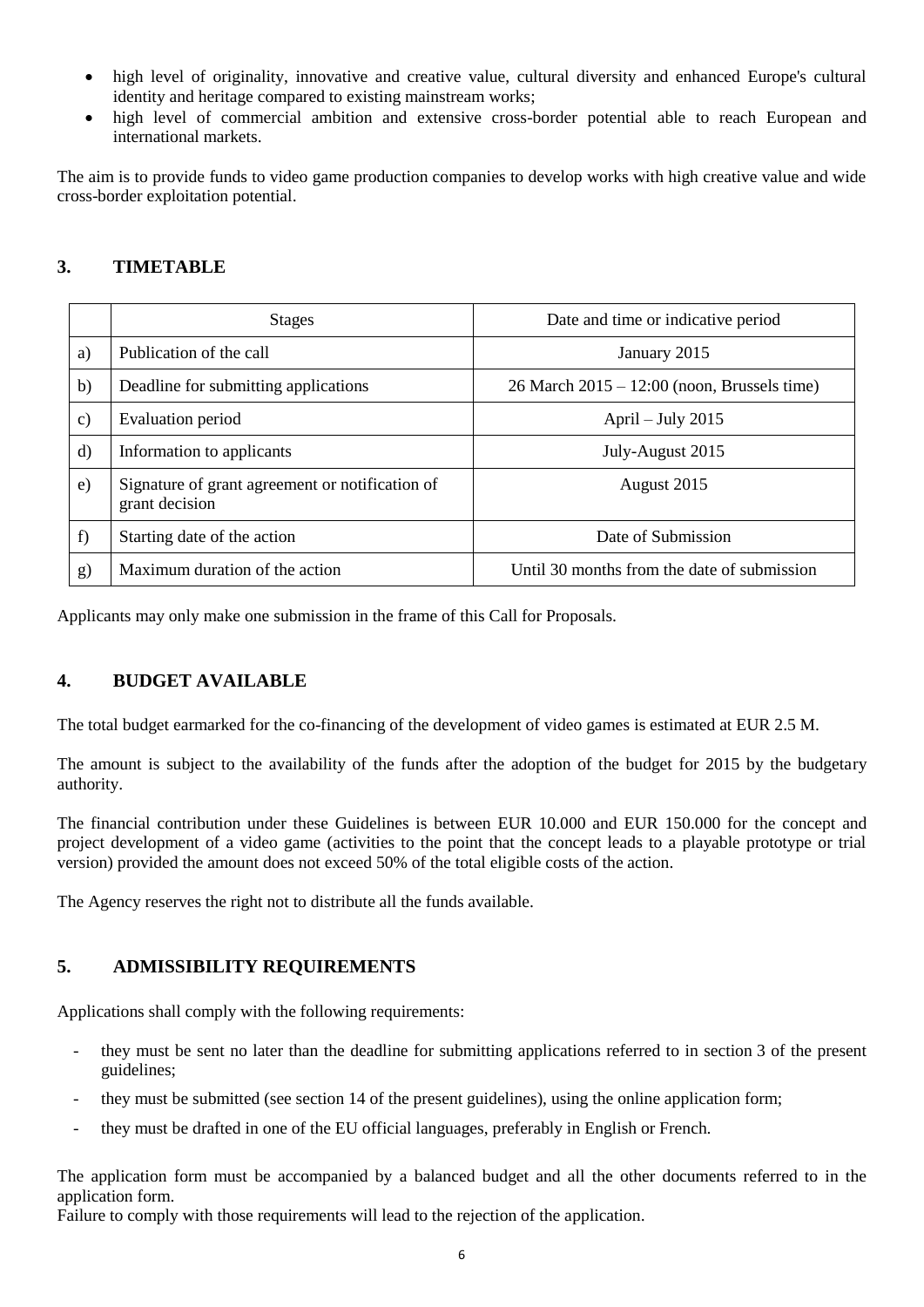In order to submit an application, applicants must provide their Participant Identification Code (PIC) in the application form. The PIC can be obtained by registering the organisation in the Unique Registration Facility (URF) hosted in the Education, Audiovisual, Culture, Citizenship and Volunteering Participant Portal. The Unique Registration Facility is a tool shared by other services of the European Commission. If an applicant already has a PIC that has been used for other programmes (for example the Research programmes), the same PIC is valid for the present call for proposals.

The Participant Portal allows applicants, to upload or update the information related to their legal status and attach the requested legal and financial documents (see section 14.2 for more information).

## **6. ELIGIBILITY CRITERIA**

Applications which comply with the following criteria will be subject of an in-depth evaluation.

#### *6.1. Eligible applicants*

**This Call for Proposals is open to European video game production companies which have been legally constituted for at least 12 months and that can demonstrate a proven track record**.

A **European company** is a company established in one of the countries participating to the MEDIA Sub-programme and owned, whether directly or by majority participation (i.e. majority of shares), by nationals from such countries.

Applications from legal entities established in one of the following countries are eligible as long as all conditions referred to in Article 8 of the Regulation establishing the Creative Europe Programme are met:

- EU Member States:
- Acceding countries, candidate countries and potential candidates benefiting from a pre- accession strategy, in accordance with the general principles and general terms and conditions for the participation of those countries in Union programmes established in the respective Framework Agreements, Association Council Decisions or similar agreements;
- EFTA countries which are members of the EEA, in accordance with the provisions of the EEA Agreement;
- The Swiss Confederation, on the basis of a bilateral agreement to be concluded with that country;
- Countries covered by the European Neighbourhood Policy in accordance with the procedures established with those countries following the framework agreements providing for their participation in European Union programmes.

The Programme shall also be open for bilateral or multilateral cooperation actions targeted at selected countries or regions on the basis of additional appropriations paid by, and specific arrangements to be agreed upon with, those countries or regions.

The Programme shall permit cooperation and joint actions with countries not participating in the Programme and with international organisations which are active in the cultural and creative sectors such as UNESCO, the Council of Europe, the Organisation for Economic Cooperation and Development or the World Intellectual Property Organisation on the basis of joint contributions for the realisation of the Programme's objectives.

Proposals from applicants in non EU countries may be selected, provided that, on the date of the award decision, agreements have been signed setting out the arrangements for the participation of those countries in the programme established by the Regulation referred to above.

(Updated list of countries that fulfil the conditions referred to in Article 8 of the Regulation and that the Commission has started negotiations with can be found on the following link: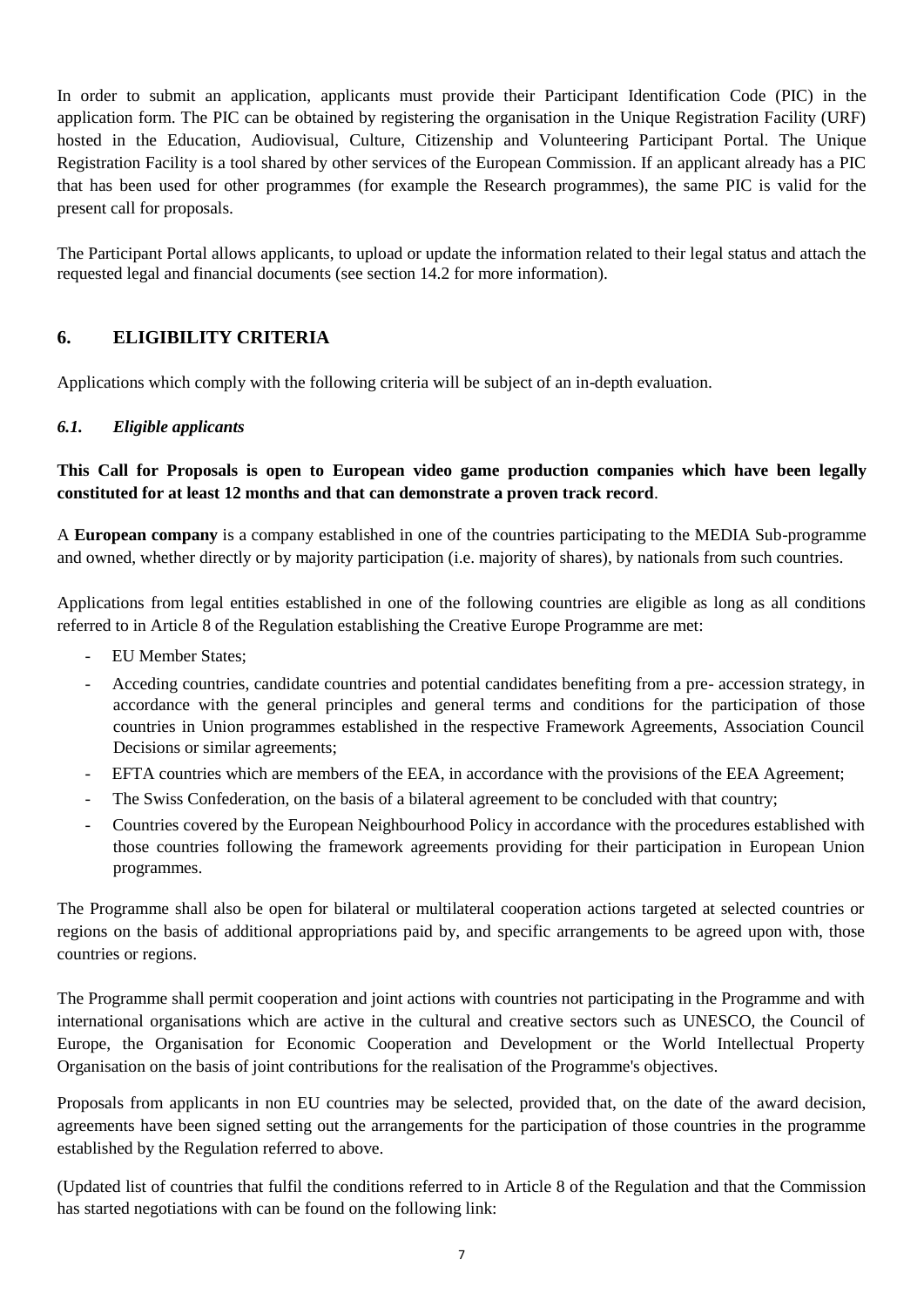A **video game production company** is a company whose main object and activity is video game production.

#### **Proven track record is understood as following:**

The applicant must provide evidence that it has produced or developed a previous Video Game that is eligible under the terms described in Section 6.2 and that has been commercially distributed during the two calendar years preceding the publication of the Call for Proposals (i.e. between 01/01/2013 and the date of application).

Concerning the production of a previous video game the applicant must prove that it has produced and/or developed an eligible video game as described under section 6.2. Having been sub-contracted to develop and/or produce a previous eligible video game is not considered as a track record. Personal credits cannot be considered as track records too.

To prove the commercial distribution of a previous eligible video game, the applicant must provide a relevant sales report over the reference period.

#### **The applicant must also own the majority of rights related to the submitted project.**

The applicant must show that it holds the majority of the rights relating to the project for which support is being sought. It is required to provide a duly dated and signed contract  $2$  covering the rights to the artistic material included in the application.

If the project is an adaptation of an existing work (literary, audiovisual, comic-strip etc.), the applicant must also show that it holds the majority of the rights relating to the rights of adaptation to this work<sup>3</sup>.

The following applicants are ineligible:

- Foundations, Institutes, Universities, associations and other legal bodies acting in the public interest;
- groups of companies;
- natural persons.

#### *6.2. Eligible activities*

The Creative Europe Programme will not support any projects including pornographic or racist material or advocating violence.

#### **Only the activities relating to the development phase for the following projects are eligible:**

- Narrative storytelling video games regardless of platform or expected distribution method. In all cases the video game must be intended for commercial exploitation.

The following projects are ineligible:

- reference works (encyclopaedias, atlases, catalogues, databases and similar);
- "how-to" works (instructional guides, manuals and similar);

<sup>&</sup>lt;sup>2</sup> The following types of contracts will be accepted:

<sup>-</sup> an option agreement concerning the transfer of rights between the author and the applicant company, of an adequate duration to cover the whole development schedule and clearly setting out the conditions for exercising the option; or

<sup>-</sup> a contract transferring the rights from the author to the applicant company.

The option agreement or transfer of rights contract can be replaced by:

<sup>-</sup> a unilateral declaration of the transfer of rights to the applicant company where the author is the producer, a shareholder or an employee of the company;

<sup>-</sup> a co-production or co-development agreement duly dated and signed by the parties and clearly showing that the applicant company holds the majority of the rights at the date of the application.

<sup>&</sup>lt;sup>3</sup>Option agreement or transfer of rights contract duly dated and signed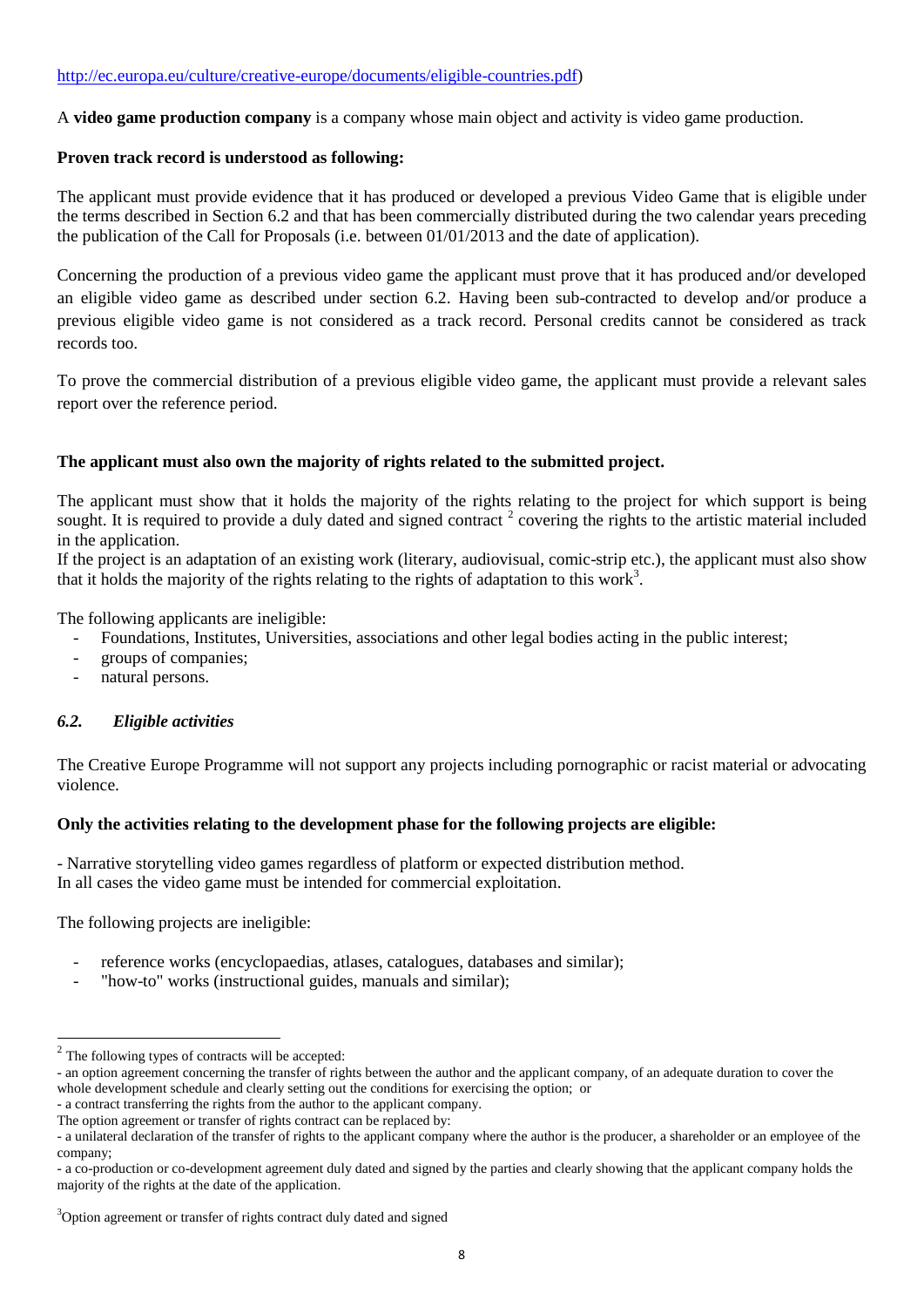- tools and software services aimed solely at technological development and/or used solely for further developing already existing game concepts;
- information or purely transactional services;
- projects promoting tourism;
- multimedia art projects and installations;
- websites being, or dedicated specifically to, social platforms, social networking, internet forums, blogs or similar activities;
- projects including pornographic or racist material or advocating violence;
- works of a promotional nature being part of a promotional campaign or advertising for a specific product and/or brand;
- institutional productions to promote a specific organisation or its activities;
- platforms for games;
- (interactive) e-books, interactive fictions, interactive animations, interactive documentaries;
- puzzle games, memory games, sports games, racing games, running games, rhythm/singing/dancing games, social games, quiz games, party games.

#### **The production phase (see definition) of the submitted project must not be scheduled to start before 8 months after the date of submission of the application.**

Applications requesting financial contributions of less than EUR 10.000 are ineligible.

With the exception of the costs related to the acquisition of author rights (see point 11.1.b), activities may not start before the date of submission of the application and must end 30 months after this date.

If the project enters into production before the end of this period, the action ends on the date of entry into production of the project.

However, if after the signing of the decision/agreement and the start of the project it becomes impossible for the beneficiary, for fully justified reasons beyond its control, to complete the project within the scheduled period, an extension to the action and to the eligibility period may be granted. A maximum extension of 6 additional months will be granted, if requested before the deadline specified in the agreement/decision. The maximum duration will then be 36 months after the submission of the application.

Only applications that fulfil the eligibility criteria will be considered for a grant. If an application is deemed ineligible, a letter indicating the reasons will be sent to the applicant.

## **7. EXCLUSION CRITERIA**

#### *7.1. Exclusion from participation*

Applicants will be excluded from participating in the call for proposals procedure if they are in any of the following situations:

- (a) they are bankrupt or being wound up, are having their affairs administered by the courts, have entered into an arrangement with creditors, have suspended business activities, are the subject of proceedings concerning those matters, or are in any analogous situation arising from a similar procedure provided for in national legislation or regulations;
- (b) they or persons having powers of representation, decision making or control over them have been convicted of an offence concerning their professional conduct by a judgment of a competent authority of a Member States which has the force of res judicata;
- (c) they have been guilty of grave professional misconduct proven by any means which the responsible authorising officer can justify including by decisions of the EIB and international organisations;
- (d) they are not in compliance with their obligations relating to the payment of social security contributions or the payment of taxes in accordance with the legal provisions of the country in which they are established or with those of the country of the responsible authorising officer or those of the country where the grant agreement is to be performed;
- (e) they or persons having powers of representation, decision making or control over them have been the subject of a judgment which has the force of res judicata for fraud, corruption, involvement in a criminal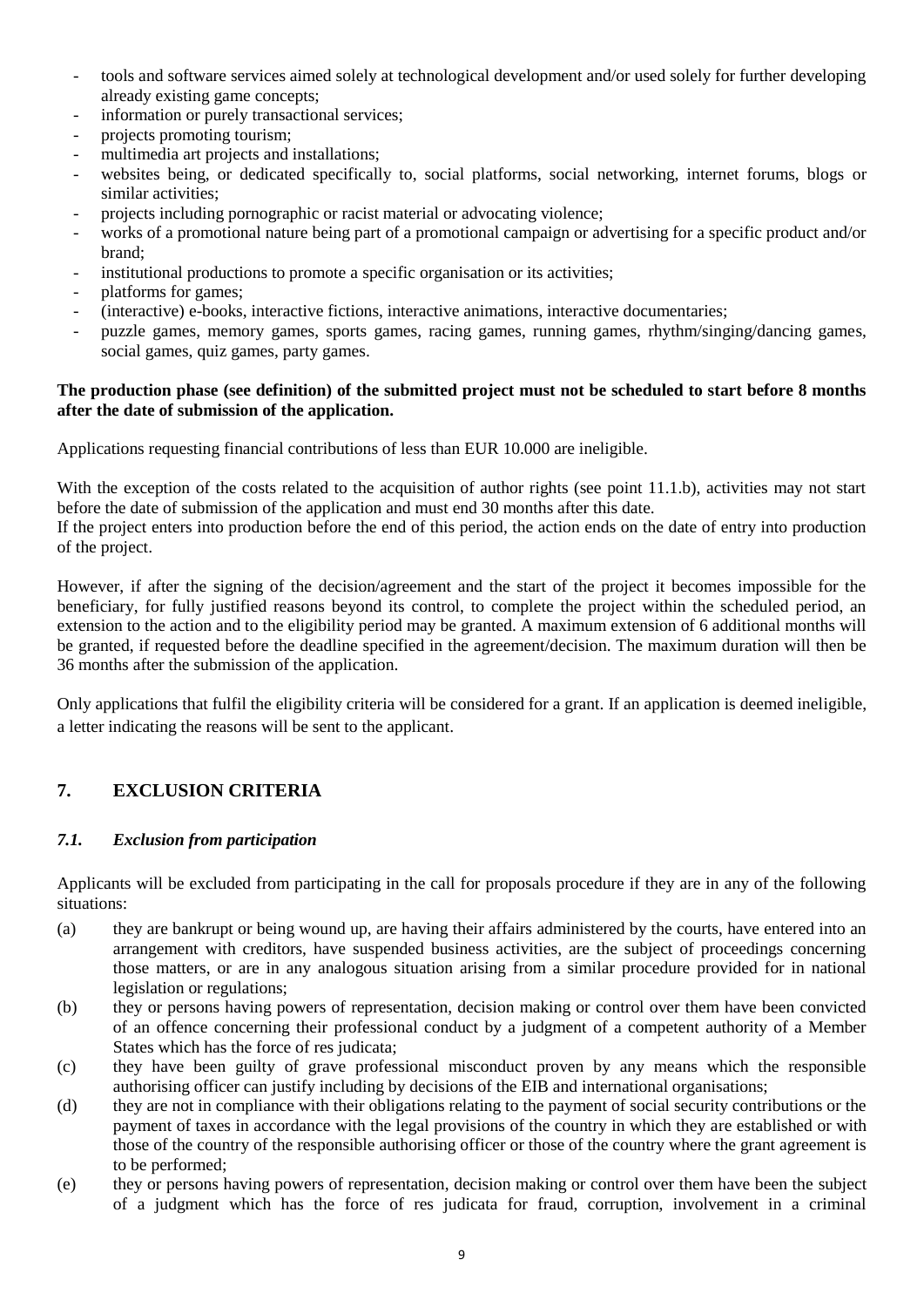organisation, money laundering or any other illegal activity, where such illegal activity is detrimental to the Union' financial interests;

(f) they are currently subject to an administrative penalty referred to in Article 109(1) of the Financial Regulation.

#### *7.2. Exclusion from award*

Applicants will not be granted financial assistance if, in the course of the grant award procedure, they:

- (a) are subject to a conflict of interests;
- (b) are guilty of misrepresentation in supplying the information required by the Agency as a condition of participation in the grant award procedure, or fail to supply this information.
- (c) find themselves in one of the situations of exclusion referred to in the above section 7.1.

Administrative and financial penalties may be imposed on applicants, or affiliated entities where applicable, who are guilty of misrepresentation or are found to have seriously failed to meet their contractual obligations under a previous grant award procedure.

#### *7.3. Supporting documents*

Applicants for a grant exceeding EUR 60.000 must sign a declaration on their honour certifying that they are not in one of the situations referred to in the above sections 7.1. and 7.2, filling in the relevant form attach to the application form accompanying the call for proposals and available at

[https://eacea.ec.europa.eu/creative-europe/funding/development-video-games-2015\\_en](https://eacea.ec.europa.eu/creative-europe/funding/development-video-games-2015_en)

## **8. SELECTION CRITERIA**

Applicants must submit a declaration on their honour, completed and signed, attesting to their status as a legal person and to their financial and operational capacity to complete the proposed activities.

#### *8.1. Financial capacity*

Applicants must have stable and sufficient sources of funding to maintain their activity throughout the period during which the action is being carried out or the year for which the grant is awarded and to participate in its funding. The applicants' financial capacity will be assessed on the basis of the following supporting documents to be submitted with the application:

a) Low value grants ( $\leq$  EUR 60 000):

- a declaration on their honour.

- b) Grants  $>$  EUR 60 000:
	- a declaration on their honour
	- the financial statements (including the balance sheet, the profit and loss accounts and the annexes) of the last two financial years for which the accounts have been closed
	- financial capacity form provided for in the application form, filled in with the relevant statutory accounting figures, in order to calculate the ratios as detailed in the form.

On the basis of the documents submitted, if the Agency considers that financial capacity is not satisfactory, he may:

- request further information;
- propose a grant agreement/decision without pre-financing;
- propose a grant agreement/decision with a pre-financing covered by a bank guarantee (see section 11.4 below);
- propose a grant agreement/decision without pre-financing but an interim payment based on expenses already occurred.
- reject the application.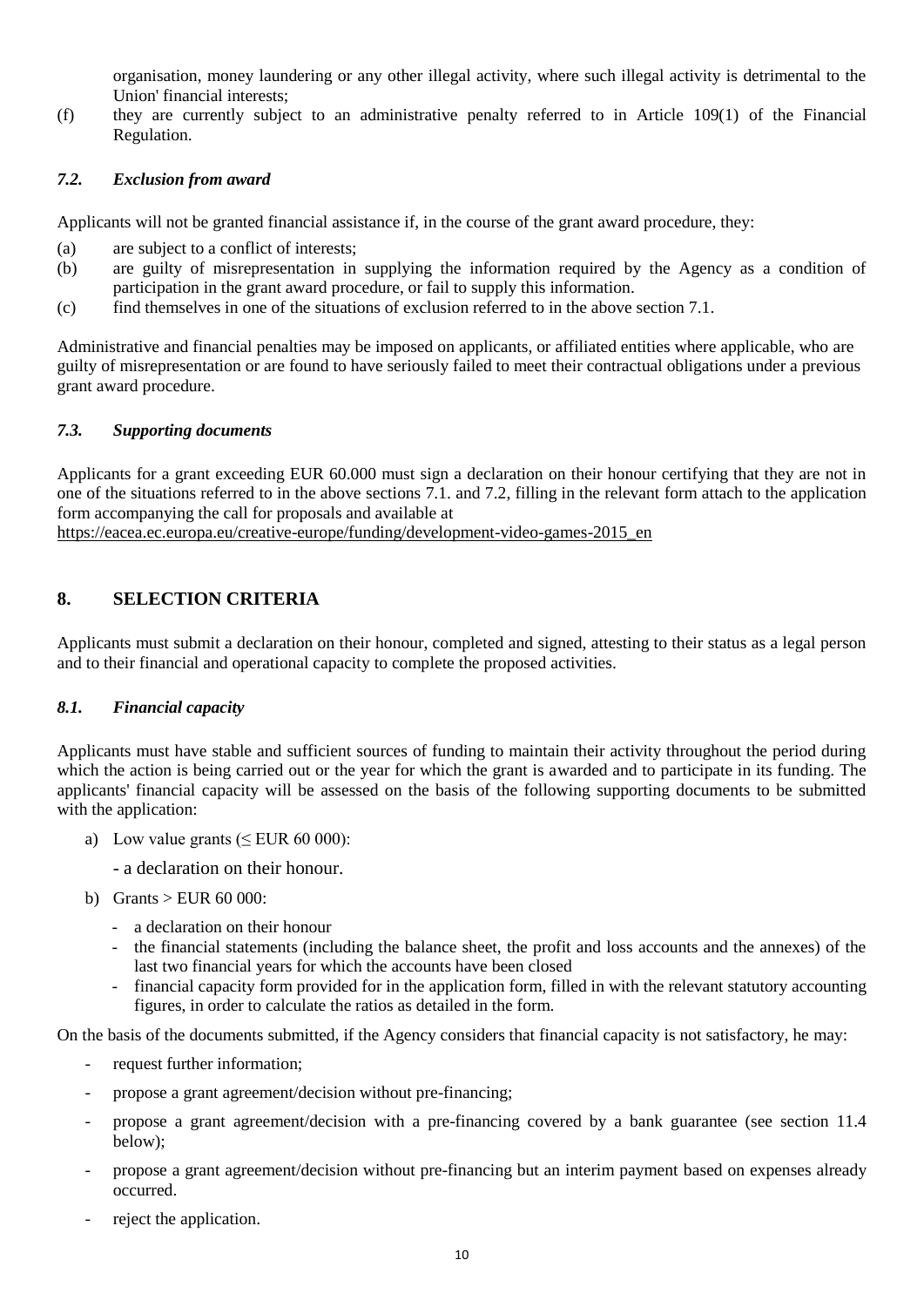#### *8.2. Operational capacity*

Applicants must have the professional competencies as well as appropriate qualifications necessary to complete the proposed action. In this respect, applicants have to submit a declaration on their honour and for those applying for a grant above EUR 60.000 the following supporting documents:

- a summary of the activities of the applicant over the last two years (if not fully available, an organisation chart of the applicant showing the structure of the organisation and the functions of the main staff);
- curriculum vitae or description of the profile of the people primarily responsible for managing and implementing the operation within each partner institution;

## **9. AWARD CRITERIA**

Eligible applications will be assessed on the basis of the following criteria

|                | Criteria                         | <b>Definitions</b>                                            | Max.      |
|----------------|----------------------------------|---------------------------------------------------------------|-----------|
|                |                                  |                                                               | Weighting |
|                | Quality and content activities   | Quality of the content, the storytelling of the project       | 20        |
|                |                                  | and originality of the concept against existing works         |           |
| $\overline{2}$ | Innovative character of the      | Innovation <i>i.e.</i> the extent to which the project pushes | 20        |
|                | project                          | the boundaries of the existing offer proposing "cutting"      |           |
|                |                                  | edge" techniques and content                                  |           |
| 3              | Relevance and European added-    | Quality of the development strategy and potential for         | 20        |
|                | value                            | European international exploitation (including                |           |
|                |                                  | management of IP rights)                                      |           |
| 4              | Dissemination of project results | Quality and adequacy of the distribution,                     | 20        |
|                |                                  | communication and marketing strategy and suitability          |           |
|                |                                  | for the target audience including accessibility features      |           |
| 5              | Quality of the project team      | Potential and adequacy of the creative team                   | 10        |
|                |                                  |                                                               |           |
| 6              | Impact and sustainability        | Quality of the financing strategy for the development         | 10        |
|                |                                  | and production and the feasibility potential of the           |           |
|                |                                  | project                                                       |           |

Additional "automatic" points for:

| <b>Description</b>                                                                                | <b>Extra points</b> |
|---------------------------------------------------------------------------------------------------|---------------------|
| A project <b>specifically</b> targeted at young audience (children up to the age of 12 years old) |                     |

If the project is specifically targeted at young audience, this will have to be addressed in details in the application.

Detailed description of the award criteria and breakdown of points:

| General interpretation of award criteria         | Weighting | Elements of analysis of the award criteria |
|--------------------------------------------------|-----------|--------------------------------------------|
| relevant for all applications                    |           |                                            |
| 1. Quality of the content, the storytelling of   | 20        |                                            |
| the project and originality of the concept       |           |                                            |
| against existing works                           |           |                                            |
| 1a. Quality of the storytelling & originality of | 10        | quality of the storytelling                |
| the concept                                      |           | originality of the concept                 |
|                                                  |           |                                            |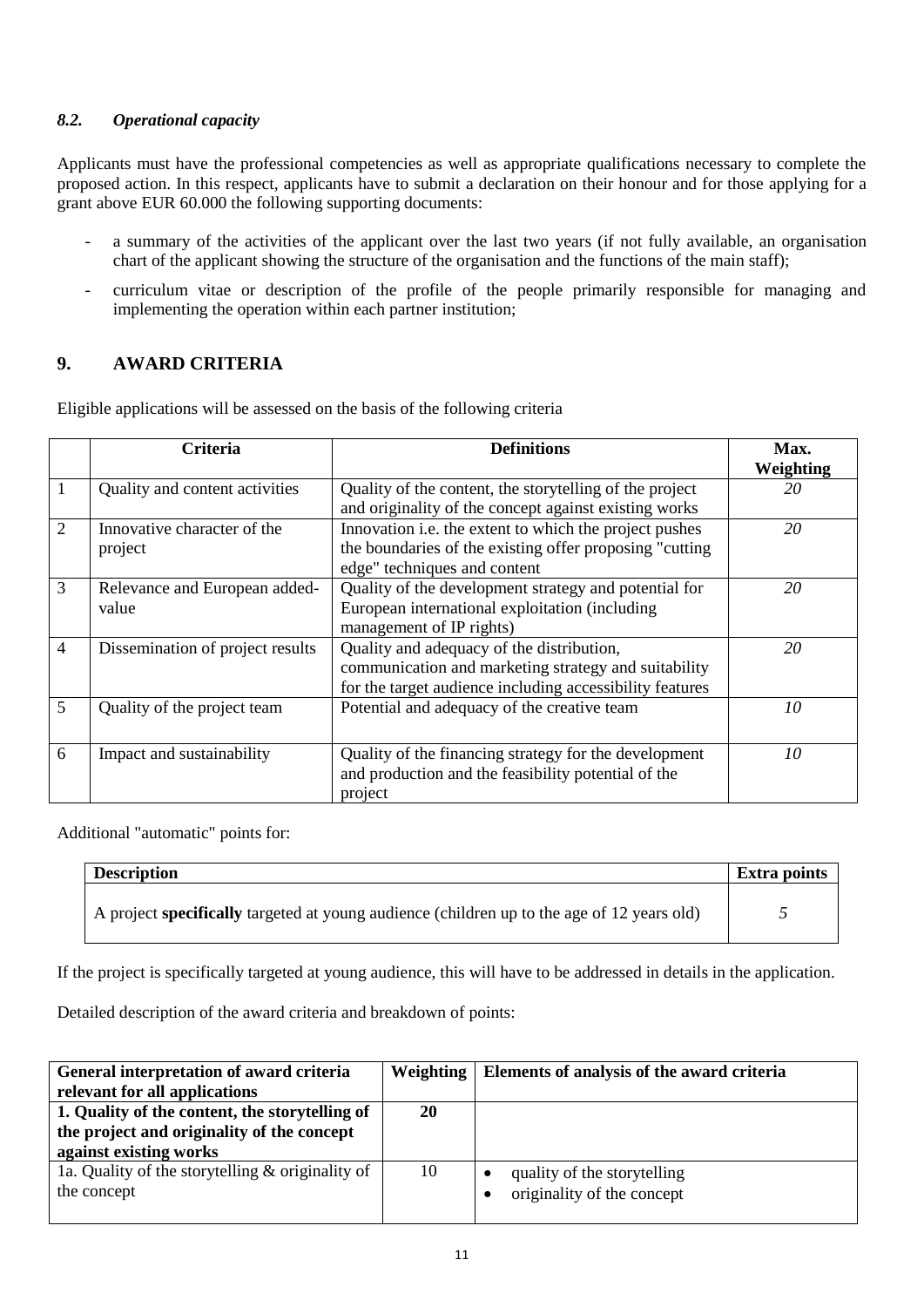| 1b. Quality of the content                                                                                                                                             | 5  | quality of the graphic & sound design (if<br>$\bullet$<br>available)<br>quality of the level & character design (if<br>$\bullet$<br>available)<br>visual approach<br>$\bullet$                                                                                                                                                         |
|------------------------------------------------------------------------------------------------------------------------------------------------------------------------|----|----------------------------------------------------------------------------------------------------------------------------------------------------------------------------------------------------------------------------------------------------------------------------------------------------------------------------------------|
| 1c. Quality of the gameplay                                                                                                                                            | 5  | quality of the proposed gameplay<br>$\bullet$<br>originality of the gameplay<br>$\bullet$<br>adequacy of the gameplay to the storytelling<br>$\bullet$                                                                                                                                                                                 |
| 2. Innovation <i>i.e.</i> the extent to which the<br>project pushes the boundaries of the<br>existing offer proposing "cutting edge"<br>techniques and content         | 20 |                                                                                                                                                                                                                                                                                                                                        |
| 2a. Innovative techniques                                                                                                                                              | 10 | innovative aspects in terms of<br>$\bullet$<br>gameplay<br>$\circ$<br>use of new technologies or new platforms<br>$\circ$<br>Graphical User Interface<br>$\circ$<br>Head-up Display (or HUD)<br>$\circ$                                                                                                                                |
| 2b. Innovative content                                                                                                                                                 | 10 | innovative aspects in terms of<br>$\bullet$<br>storytelling<br>$\circ$<br>visual/graphic approach<br>$\circ$<br>musical/sound approach<br>$\circ$                                                                                                                                                                                      |
| 3. Quality of the development strategy and<br>potential for European international<br>exploitation (including management of IP<br>rights)                              | 20 |                                                                                                                                                                                                                                                                                                                                        |
| 3a. Quality of the development strategy                                                                                                                                | 10 | adequacy of the development plan to the needs<br>$\bullet$<br>of the application<br>sufficiency of detail<br>$\bullet$<br>adequacy of development schedule planned<br>$\bullet$                                                                                                                                                        |
| 3b. Potential for European international<br>exploitation                                                                                                               | 10 | transnational appeal taking into account<br>$\bullet$<br>the subject<br>$\circ$<br>the type of game<br>O<br>potential to cross borders taking into account<br>$\bullet$<br>the team,<br>$\circ$<br>the story and characters,<br>O<br>the strategies presented<br>$\circ$                                                               |
| 4. Quality and adequacy of the<br>distribution, communication and<br>marketing strategy and suitability for the<br>target audience including accessibility<br>features | 20 |                                                                                                                                                                                                                                                                                                                                        |
| 4a. Quality and adequacy of the distribution<br>strategy                                                                                                               | 10 | relevance of the distribution strategy in terms of:<br>$\bullet$<br>distribution methods foreseen,<br>$\circ$<br>choice of platform/media<br>O<br>partners in place or envisaged<br>O<br>awareness of the markets,<br>$\circ$<br>European/international vision<br>choice of territories (local, European,<br>$\circ$<br>international) |
| 4b. Quality and adequacy of the<br>communication and marketing strategy                                                                                                | 5  | relevance of the marketing strategy in terms of:<br>$\bullet$<br>marketing channels & promotional activities<br>O<br>adequacy of the communication $\&$<br>$\circ$<br>marketing plan<br>selling points<br>$\circ$                                                                                                                      |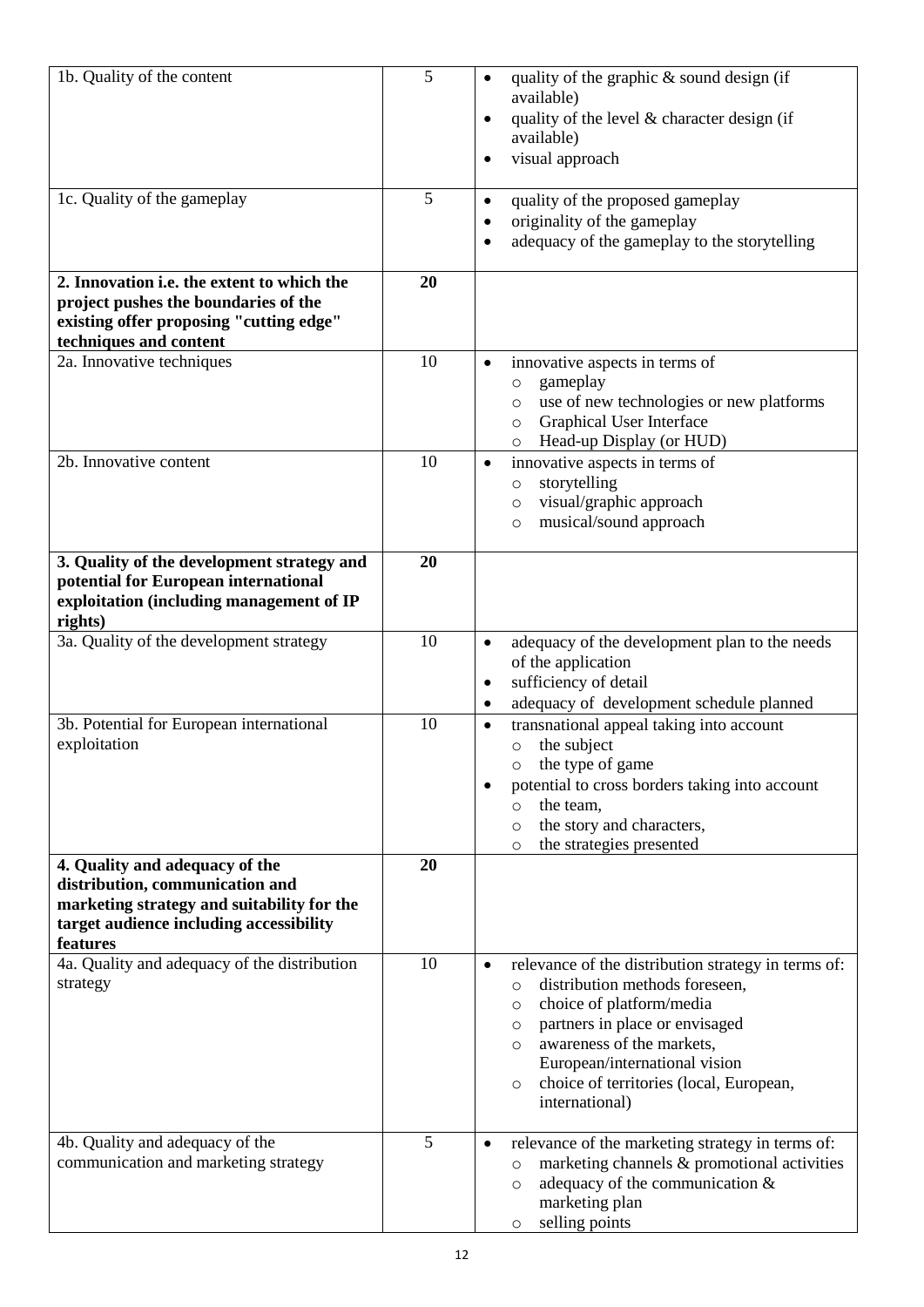| 4c. Suitability for the target audience                                                                                    | 5  | identified target audience taking into account<br>$\bullet$<br>gender<br>$\circ$<br>age<br>$\circ$<br>game rating (PEGI or equivalent)<br>$\circ$<br>$\circ$ type of users & platforms<br>project adapted to the target audience<br>٠<br>project encouraging accessibility for gamers with<br>$\bullet$<br>disabilities and other impairments |
|----------------------------------------------------------------------------------------------------------------------------|----|-----------------------------------------------------------------------------------------------------------------------------------------------------------------------------------------------------------------------------------------------------------------------------------------------------------------------------------------------|
| 5. Potential and adequacy of the creative<br>team                                                                          | 10 | potential of the creative team<br>$\bullet$<br>adequacy of the team to the project<br>$\bullet$<br>complementary profiles in the creative team                                                                                                                                                                                                |
| 6. Quality of the financing strategy for the<br>development and production and the<br>feasibility potential of the project | 10 |                                                                                                                                                                                                                                                                                                                                               |
| 6a. Quality of the financing strategy                                                                                      | 5  | quality and realism of the financing strategy /<br>$\bullet$<br>plan<br>adequacy of the financing strategy compared to<br>the estimated production costs<br>awareness of the suitable potential partners<br>$\bullet$<br>experience or ability of the applicant to secure<br>$\bullet$<br>the necessary co-financing                          |
| 6b. Feasibility potential of the project                                                                                   | 5  | likelihood to succeed due to artistic qualities<br>$\bullet$<br>potential to attract distributor(s) / publisher(s)<br>$\bullet$<br>potential to go into production<br>٠<br>sales potential and revenue streams                                                                                                                                |

## **10. LEGAL COMMITMENTS**

In the event of a grant awarded by the Agency, a grant agreement or a grant decision, drawn up in euro and detailing the conditions and level of funding, will be sent to the beneficiary, as well as the procedure in view to formalise the obligations of the parties.

The form of the legal commitment will depend on the country of origin of the beneficiary:

> Agreement:

If the awarded applicant comes from a MEDIA country, out of the EU Members States. The 2 copies of the original agreement must be signed first by the beneficiary and returned to the Agency

immediately. The Agency will sign them last.

 $\triangleright$  Decision:

If the awarded applicant comes from a EU Member States. That means that the Decision will be signed only by the Agency acting under powers delegated by the Commission.

The decision must not be returned to the Agency. The general conditions applicable to the decision (General Conditions II.b) are available in the 'Documents register' of the Agency website: [http://eacea.ec.europa.eu/about/eacea\\_documents\\_register\\_en.php#call](http://eacea.ec.europa.eu/about/eacea_documents_register_en.php#call)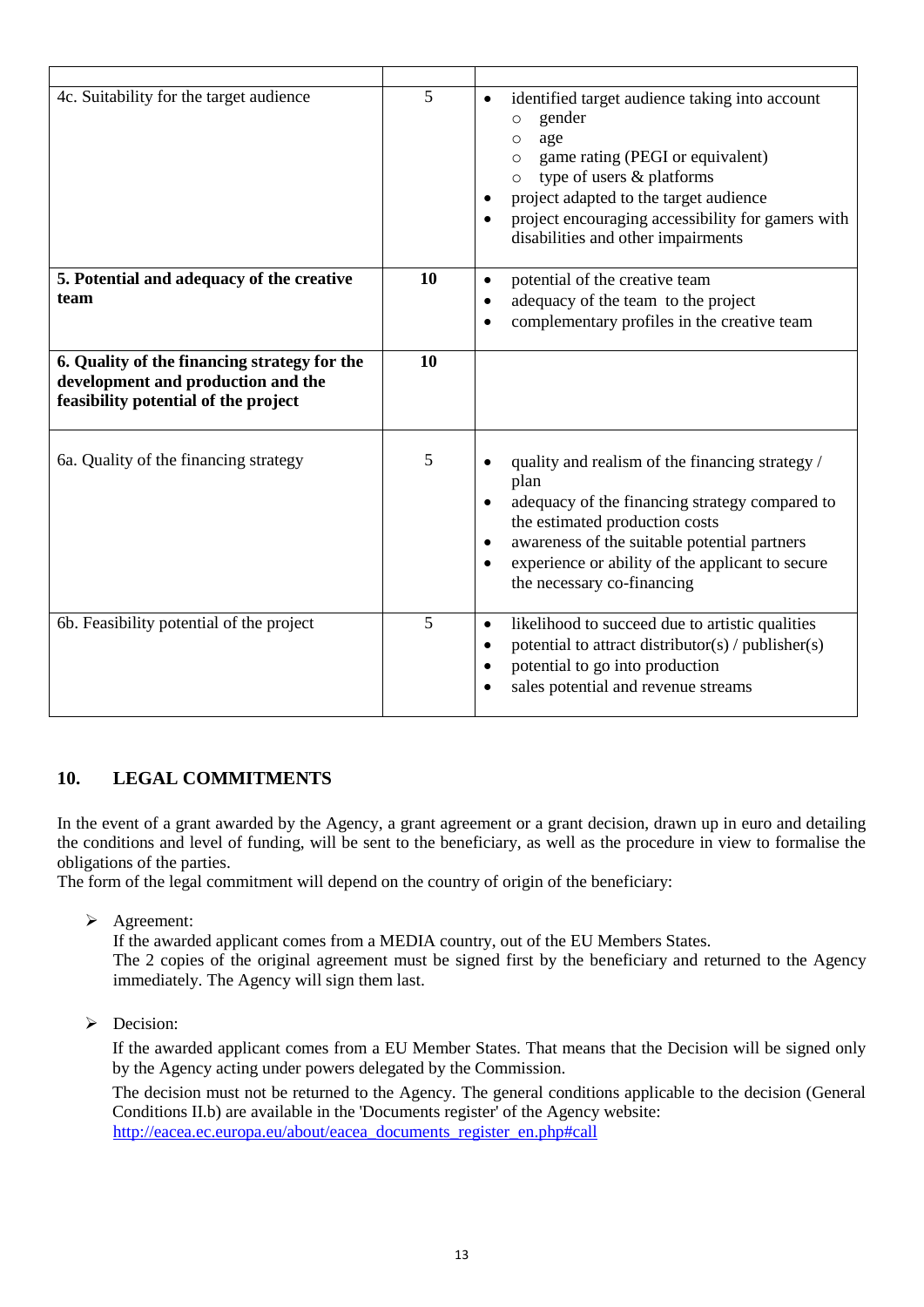As regards grant decisions, beneficiaries understand that:

#### **Submission of a grant application implies acceptance of these General Conditions. These General Conditions bind the beneficiary to whom the grant is awarded and shall constitute an annex to the Grant Decision.**

Please note that the award of a grant does not establish an entitlement for subsequent years.

#### **11. FINANCIAL PROVISIONS**

#### *11.1. General Principles*

#### a) Non-cumulative award

An action may only receive one grant from the EU budget.

In no circumstances shall the same costs be financed twice by the Union budget. To ensure this, applicants shall indicate in the application form the sources and amounts of Union funding received or applied for the same action or part of the action or for its functioning during the same financial year as well as any other funding received or applied for the same action.

#### b) Non-retroactivity

No grant may be awarded retrospectively for actions already completed.

A grant may be awarded for an action which has already begun only where the applicant can demonstrate the need to start the action before the grant agreement is signed or the grant decision is notified.

In such cases, costs eligible for financing may not have been incurred prior to the date of submission of the grant application. Only the costs related to the acquisition of author rights are eligible retroactively for a period of 12 months preceding the date of submission.

#### c) Co-financing

Co-financing means that the resources which are necessary to carry out the action may not be entirely provided by the EU grant.

Co-financing of the action may take the form of:

- the beneficiary's own resources,
- income generated by the action,
- financial contributions from third parties.

#### d) Balanced budget

The estimated budget of the action is to be attached to the application form. It must have revenue and expenditure in balance.

The budget must be drawn up in euros.

Applicants which foresee that costs will not be incurred in euros shall use the exchange rate published on the Infor-euro website available at:

[http://ec.europa.eu/budget/contracts\\_grants/info\\_contracts/inforeuro/inforeuro\\_en.cfm.](http://ec.europa.eu/budget/contracts_grants/info_contracts/inforeuro/inforeuro_en.cfm) on the date of the publication of this call for proposals.

#### e) Implementation contracts/subcontracting

Where the implementation of the action requires the award of procurement contracts (implementation contracts), the beneficiary must award the contract to the bid offering best value for money or the lowest price (as appropriate), avoiding conflicts of interests and retain the documentation for the event of an audit.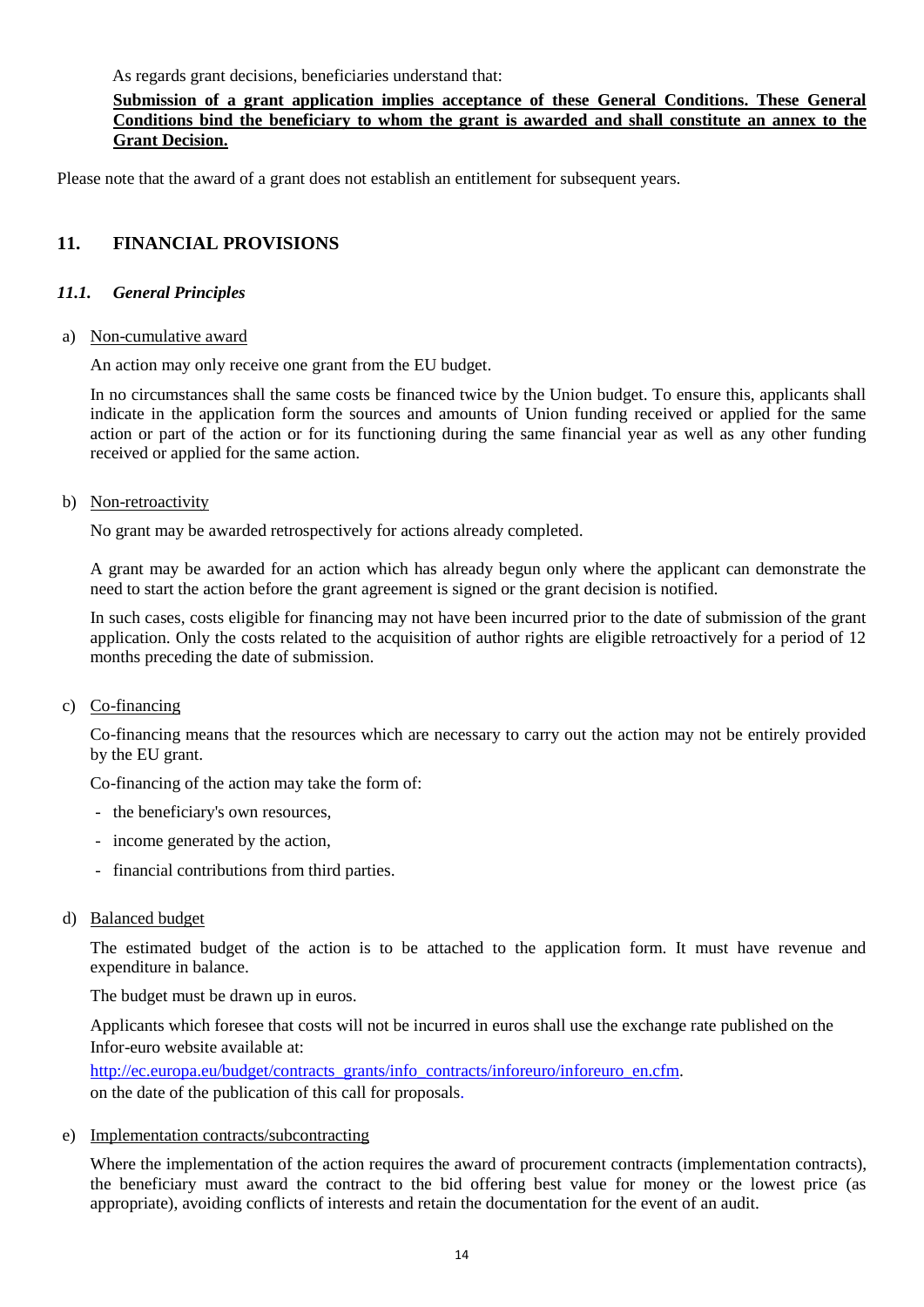Entities acting in their capacity of contracting authorities in the meaning of Directive  $2004/18/EC^4$  or contracting entities in the meaning of Directive  $2004/17/EC^5$  shall abide by the applicable national public procurement rules.

Sub-contracting, i.e. the externalisation of specific tasks or activities which form part of the action as described in the proposal and which cannot be performed by the beneficiary itself must satisfy the conditions applicable to any implementation contract (as specified above) and in addition to them the following conditions:

- it may only cover the implementation of a limited part of the action;
- it must be justified having regard to the nature of the action and what is necessary for its implementation;
- it must be clearly stated in the proposal or prior written authorisation from the Agency must be obtained.

#### f) Financial support to third parties

The applications may not envisage provision of financial support to third parties

#### *11.2. Funding forms*

The grants financed through reimbursement of eligible costs in combination with flat rate covering overheads are calculated on the basis of a detailed estimated budget, indicating clearly the costs that are eligible for EU funding.

#### **Maximum amount requested**

The EU grant is limited to a maximum co-financing rate of 50% of total eligible costs;

Consequently, part of the total eligible expenses entered in the estimated budget must be financed from sources other than the Union grant.

The grant amount may neither exceed the eligible costs nor the amount requested. Amounts are indicated in euros. Acceptance of an application by the Executive Agency does not constitute an undertaking to award a grant equal to the amount requested by the beneficiary.

#### **Eligible costs**

 $\overline{a}$ 

Eligible costs are costs actually incurred by the beneficiary of a grant which meet the following criteria:

- they are incurred during the duration of the action as specified in the grant agreement/decision, with the exception of costs relating to final reports and certificates.

N.B. The period of eligibility of costs will start as specified in the grant agreement or grant decision.

If a beneficiary can demonstrate the need to start the action before the agreement is signed, expenditure may be authorised before the grant is awarded. Under no circumstances can the eligibility period start before the date of submission of the grant application (see section 11.1b). Only the costs related to the acquisition of author rights is eligible retroactively for a period of 12 months preceding the date of submission.

- they are indicated in the estimated overall budget of the action;

- they are incurred in connexion with the action which is the subject of the grant and are necessary for the implementation of the action;

- they are identifiable and verifiable, in particular being recorded in the accounting records of the beneficiary and determined according to the applicable accounting standards of the country where the beneficiary is established and according to the usual cost-accounting practices of the beneficiary;

- they comply with the requirements of applicable tax and social legislation;

<sup>&</sup>lt;sup>4</sup> Directive 2004/18/EC on the coordination of procedures for the award of public work contracts, public supply contracts and public service contracts.

<sup>5</sup> Directive 2004/17/EC coordinating the procurement procedures of entities operating in the water, energy, transport and postal services sectors.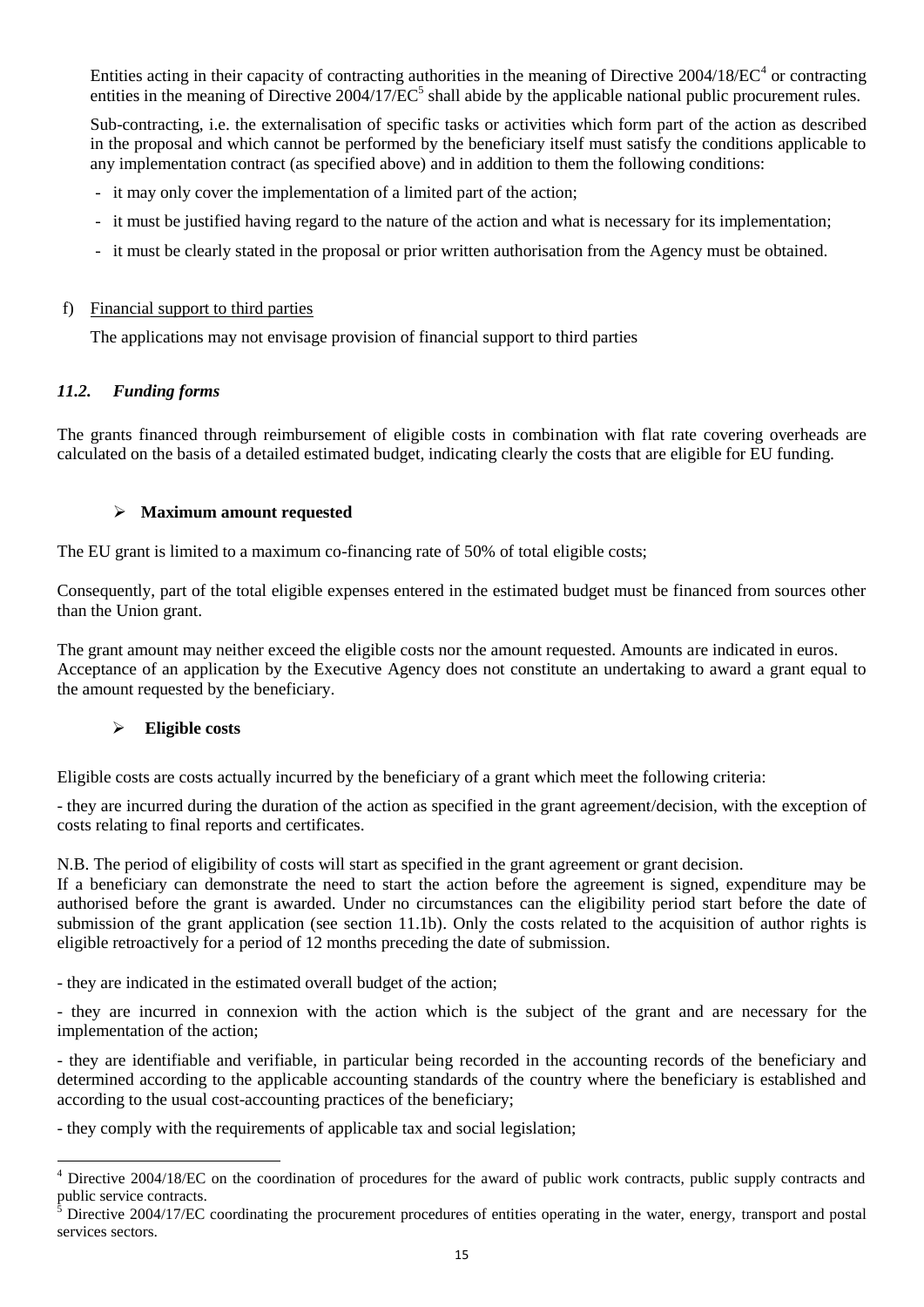- they are reasonable, justified, and comply with the requirements of sound financial management, in particular regarding economy and efficiency.

The beneficiary's internal accounting and auditing procedures must permit direct reconciliation of the costs and revenues declared in respect of the action with the corresponding accounting statements and supporting documents.

#### Eligible direct costs:

The eligible direct costs for the action are those costs which, **with due regard for the conditions of eligibility set out above**, are identifiable as specific costs directly linked to the performance of the action and which can therefore be booked to it directly, such as:

- the cost of personnel working under an employment contract with the applicant or equivalent appointing act and assigned to the action, comprising actual salaries plus social security contributions and other statutory costs included in their remuneration, provided that these costs are in line with the applicant's usual policy on remuneration**. NB: this cost must be actual cost incurred by the beneficiary and staff cost of other organisations is eligible only if it is paid directly or reimbursed by the beneficiary**. These costs may include additional remuneration, including payments on the basis of supplementary contracts regardless of their nature, provided that it is paid in a consistent manner whenever the same kind of work or expertise is required and independently from the source of funding used.

- subsistence allowances (for meetings, including kick-off meetings where applicable, European conferences, etc.) provided that these costs are in line with the beneficiary's usual practices;

- costs of travel (for meetings, including kick-off meetings where applicable, European conferences, etc.), provided that they are in line with the beneficiary's usual practices on travel;

- depreciation cost of equipment (new or second-hand), only the portion of the equipment's depreciation corresponding to the duration of the action and the rate of actual use for the purposes of the action may be taken into account by the Agency, **except where the nature and/or the context of its use justifies different treatment by the Agency;**

- costs of consumables and supplies, provided that they are identifiable and assigned to the action;

- costs entailed by other contracts awarded by the beneficiary or its partners for the purposes of carrying out the action, provided that the conditions laid down in grant agreement or grant decision are met;

- costs arising directly from requirements linked to the performance of the action (dissemination of information, specific evaluation of the action, translations, reproduction, etc.),

- costs relating to a pre-financing guarantee lodged by the beneficiary of the grant, where required;

- costs relating to external audits where required in support of the requests for payments;

- non deductible value added tax ("VAT") for all activities which are not activities of the public authorities in the Member States.

#### Eligible indirect costs (overheads)

- a flat-rate amount, equal to 7% of the eligible direct costs of the action, is eligible under indirect costs, representing the beneficiary's general administrative costs which can be regarded as chargeable to the action.

Indirect costs may not include costs entered under another budget heading.

Applicants's attention is drawn to the fact that in the case of organisations receiving an operating grant, indirect costs are no longer eligible under specific actions.

#### **Ineligible costs**

The following costs shall not be considered eligible:

- return on capital;
- debt and debt service charges;
- provisions for losses or debts;
- interest owed: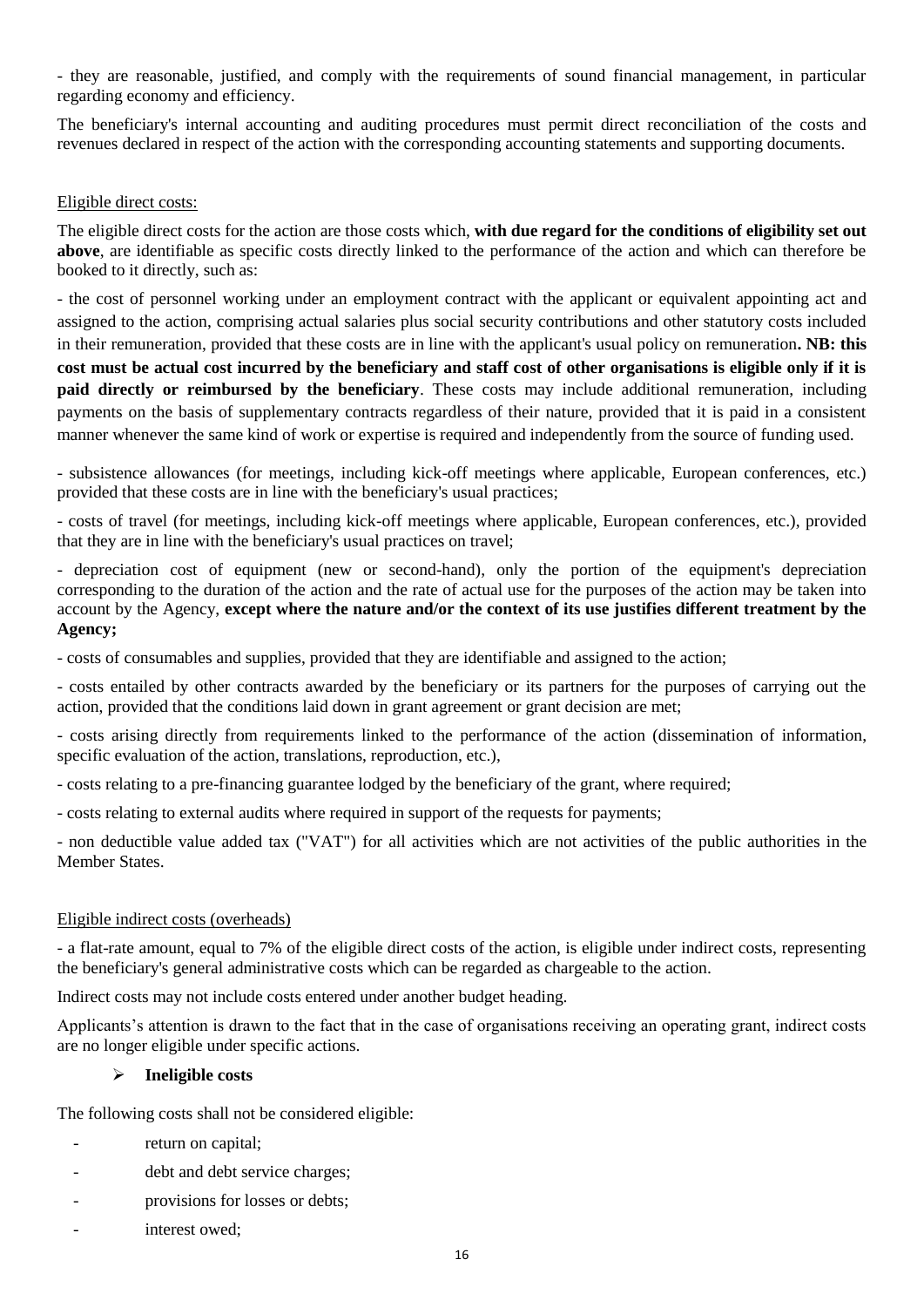- doubtful debts;
- exchange losses;
- costs of transfer from the Agency charged by the bank of the beneficiary;
- costs declared by the beneficiary and covered by another action receiving a European Union grant. In particular, indirect costs shall not be eligible under a grant for an action awarded to the beneficiary who already receives an operating grant financed from the Union budget during the period in question;
- contributions in kind
- excessive or reckless expenditure
- any costs incurred by the beneficiary but re-invoiced to third parties

#### **Calculation of the final grant amount – Supporting documents**

The final amount of the grant to be awarded to the beneficiary is established after completion of the action, upon approval of the request for payment containing the following documents:

- a final report providing details of the implementation and results of the action;
- the final financial statement of costs actually incurred;
- the beneficiary is also required to submit, in support of the final payment, a "Report of Factual Findings" on the Final Financial Report - Type I" produced by an approved auditor or in case of public bodies, by a competent and independent public officer.

The procedure and the format to be followed by an approved auditor or in case of public bodies, by a competent and independent public officer, are detailed in the following "Guidance Notes": [http://eacea.ec.europa.eu/about-eacea/document-register\\_en#audit](http://eacea.ec.europa.eu/about-eacea/document-register_en#audit)

The use of the report format set by the "Guidance Notes" is compulsory.

If the eligible costs actually incurred by the beneficiary are lower than anticipated, the Agency will apply the rate of co-financing stated in the grant agreement/decision to the expenditure actually incurred.

In the event of non-execution or clearly inadequate execution of an activity planned in the application attached to the funding decision/agreement, the final grant will be reduced accordingly.

#### *Non-profit rule*

EU grants may not have the purpose or effect of producing a profit within the framework of the action of the beneficiary. **Profit shall be defined as a surplus of receipts over the eligible costs incurred by the beneficiary, when the request is made for payment of the balance.** In this respect, where a profit is made, the Agency shall be entitled to recover a percentage of the profit corresponding to the Union contribution to the eligible costs actually incurred by the beneficiary to carry out the action.

The verification of non-profit does not apply to low value grants, i.e.  $\leq$  EUR 60 000.

#### *11.3. Payment arrangements*

A pre-financing payment corresponding to 50% of the grant amount will be transferred to the beneficiary within 30 days either of the date when the last of the two parties signs the agreement, or of the notification of the grant decision, provided all requested guarantees have been received.

If specified in the grant agreement/decision an Interim payment shall be paid to the beneficiary. Interim payment is intended to cover the beneficiary's expenditure on the basis of a request for payment when the action has been partly carried out. For the purpose of determining the amount due as interim payment, the reimbursement rate to be applied to the eligible costs approved by the Commission shall be 50%.

The Agency will establish the amount of the final payment to be made to the beneficiary on the basis of the calculation of the final grant amount (see section 11.2 above). If the total of earlier payments is higher than the final grant amount, the beneficiary will be required to reimburse the amount paid in excess by the Commission through a recovery order.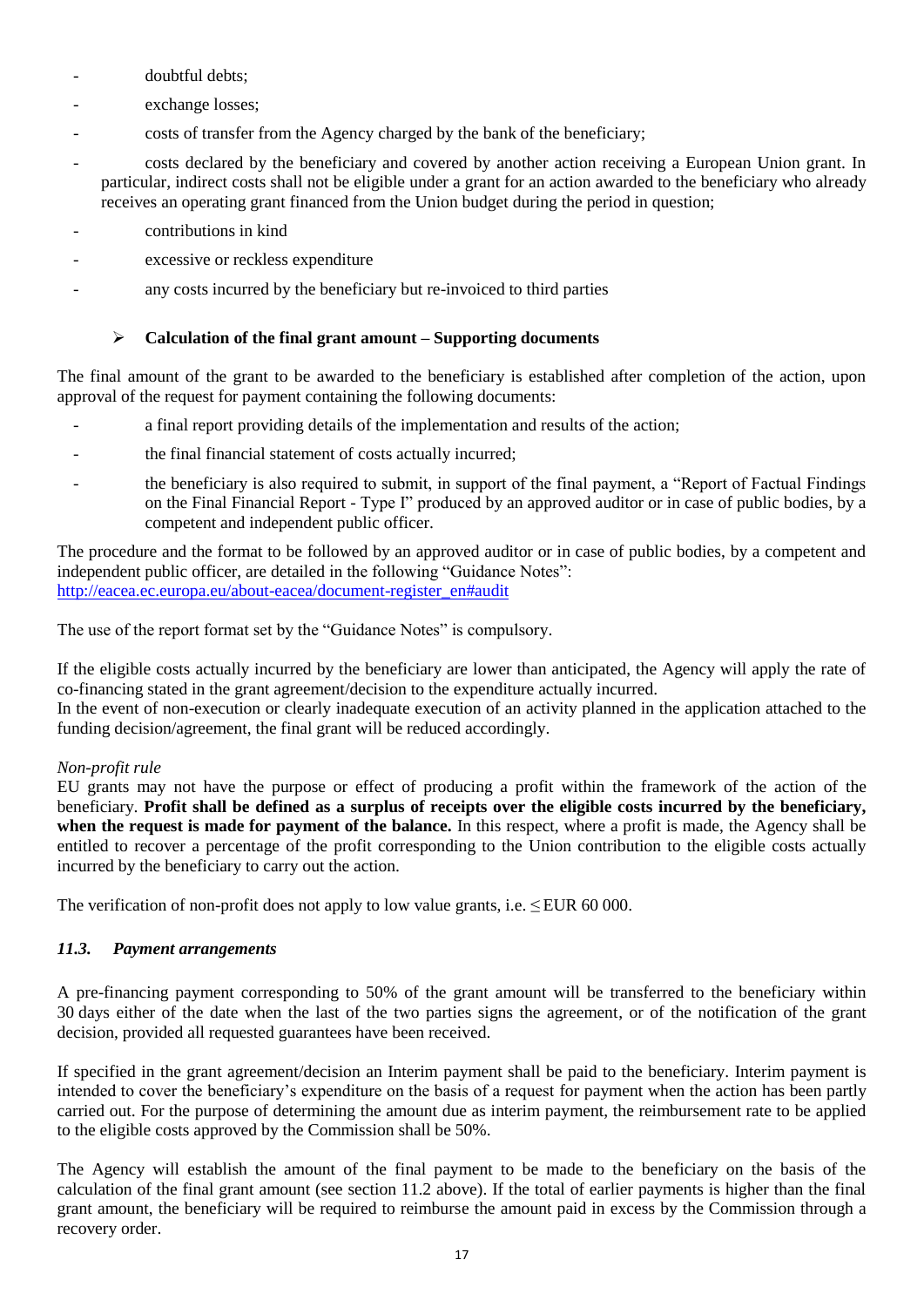#### *11.4. Pre-financing guarantee*

In the event that the applicant's financial capacity is not satisfactory, a pre-financing guarantee for up to the same amount as the pre-financing may be requested in order to limit the financial risks linked to the pre-financing payment.

The financial guarantee, in euro, shall be provided by an approved bank or financial institution established in one of the Member State of the European Union. When the beneficiary is established in a third country, the authorising officer responsible may agree that a bank or financial institution established in that third country may provide the guarantee if he considers that the bank or financial institution offers equivalent security and characteristics as those offered by a bank or financial institution established in a Member State. Amounts blocked in bank accounts shall not be accepted as financial guarantees.

The guarantee shall be released as the pre-financing is gradually cleared against interim payments or payments of balances to the beneficiary, in accordance with the conditions laid down in the grant agreement/decision.

## **12. PUBLICITY**

#### *12.1. By the beneficiaries*

Beneficiaries must clearly acknowledge the European Union's contribution in all publications or in conjunction with activities for which the grant is used.

In this respect, beneficiaries are required to give prominence to the name and logo of the Creative Europe – MEDIA programme on all their publications, posters, programmes and other products realised under the co-financed project.

To do this they must use the text, the logo and the disclaimer available at [http://ec.europa.eu/dgs/education\\_culture/promo/creative-europe/eps/eps.zip,](http://ec.europa.eu/dgs/education_culture/promo/creative-europe/eps/eps.zip) which will be provided by the Agency.

If this requirement is not fully complied with, the beneficiary's grant may be reduced in accordance with the provisions of the grant agreement or grant decision.

#### *12.2. By the Agency and/or the Commission*

With the exception of scholarships paid to natural persons and other direct support paid to natural persons in most need, all information relating to grants awarded in the course of a financial year shall be published on the Internet site of the European Union institutions no later than the 30 June of the year following the financial year in which the grants were awarded.

The Agency and/or the Commission will publish the following information:

- name of the beneficiary,
- locality of the beneficiary
- the amount awarded,
- nature and purpose of the grant.

Upon a reasoned and duly substantiated request by the beneficiary, the publication shall be waived if such disclosure risks threatening the rights and freedoms of individuals concerned as protected by the Charter of Fundamental Rights of the European Union or harm the commercial interests of the beneficiaries.

#### *12.3. Communication and dissemination*

To maximise impact, projects should have a clear and strong strategy for communication and dissemination of their activities and results, and applicants must provide enough time and resources to communicate and interact appropriately with peers, audiences and local communities as appropriate.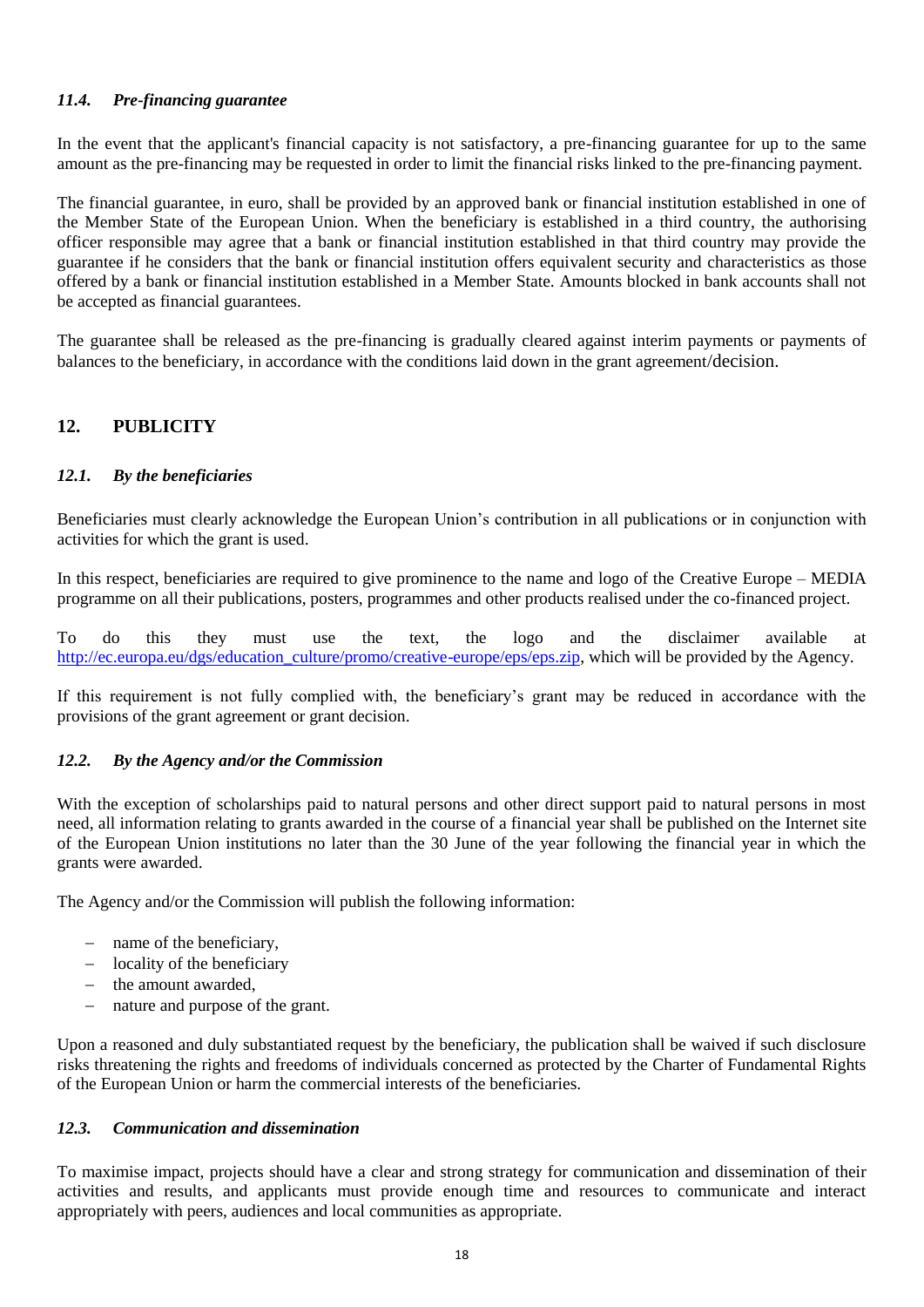Beneficiaries may be required to attend and to participate in events organised by the European Commission or the Agency to share their experience with other participants and/or policy makers.

## **13. DATA PROTECTION**

All personal data (such as names, addresses, CVs, etc.) will be processed in accordance with Regulation (EC) No 45/2001 of the European Parliament and of the Council of 18 December 2000 on the protection of individuals with regard to the processing of personal data by the European Community institutions and bodies and on the free movement of such data.<sup>6</sup>

Unless marked as optional, the applicant's replies to the questions in the application form are necessary to evaluate and further process the grant application in accordance with the specifications of the call for proposals. Personal data will be processed solely for that purpose by the department or Unit responsible for the Union grant programme concerned (entity acting as data controller). Personal data may be transferred on a need to know basis to third parties involved in the evaluation of applications or in the grant management procedure, without prejudice of transfer to the bodies in charge of monitoring and inspection tasks in accordance with European Union law. In particular, for the purposes of safeguarding the financial interests of the Union, personal data may be transferred to internal audit services, to the European Court of Auditors, to the Financial Irregularities Panel or to the European Anti-Fraud Office and between authorising officers of the Commission and the executive agencies.

The applicant has the right of access to, and to rectify, the data concerning him or her. For any question relating to these data, please contact the Controller. Applicants have the right of recourse to the European Data Protection Supervisor at any time. A detailed Privacy statement, including contact information, is available on EACEA's website:

[http://eacea.ec.europa.eu/about/documents/calls\\_gen\\_conditions/eacea\\_grants\\_privacy\\_statement.pdf](http://eacea.ec.europa.eu/about/documents/calls_gen_conditions/eacea_grants_privacy_statement.pdf)

Applicants and, if they are legal entities, persons who have powers of representation, decision-making or control over them, are informed that, should they be in one of the situations mentioned in:

- the Commission Decision of 16.12.2008 on the Early Warning System (EWS) for the use of authorising officers of the Commission and the executive agencies (OJ, L 344, 20.12.2008, p. 125), or

- the Commission Regulation of 17.12.2008 on the Central Exclusion Database – CED (OJ L 344, 20.12.2008, p. 12),

their personal details (name, given name if natural person, address, legal form and name and given name of the persons with powers of representation, decision-making or control, if legal person) may be registered in the EWS only or both in the EWS and CED, and communicated to the persons and entities listed in the above-mentioned Decision and Regulation, in relation to the award or the execution of a procurement contract or a grant agreement or decision.

## **14. PROCEDURE FOR THE SUBMISSION OF PROPOSALS**

## *14.1. Publication*

The call for proposals is being published on the Internet site of the EACEA Agency at the following address: [https://eacea.ec.europa.eu/creative-europe/funding/development-video-games-2015\\_en](https://eacea.ec.europa.eu/creative-europe/funding/development-video-games-2015_en)

#### *14.2. Registration in the Participant Portal*

Before submitting an electronic application, applicants and partners will have to register their organisation in the Education, Audiovisual, Culture, Citizenship and Volunteering Participant Portal and receive a Participant Identification Code (PIC). The PIC will be requested in the application form.

The Participant Portal is the tool through which all legal and financial information related to organisations will be managed. Information on how to register can be found in the portal under the following address:

<http://ec.europa.eu/education/participants/portal>

<sup>6</sup> <sup>6</sup> Official Journal L 8, 12.1.2001.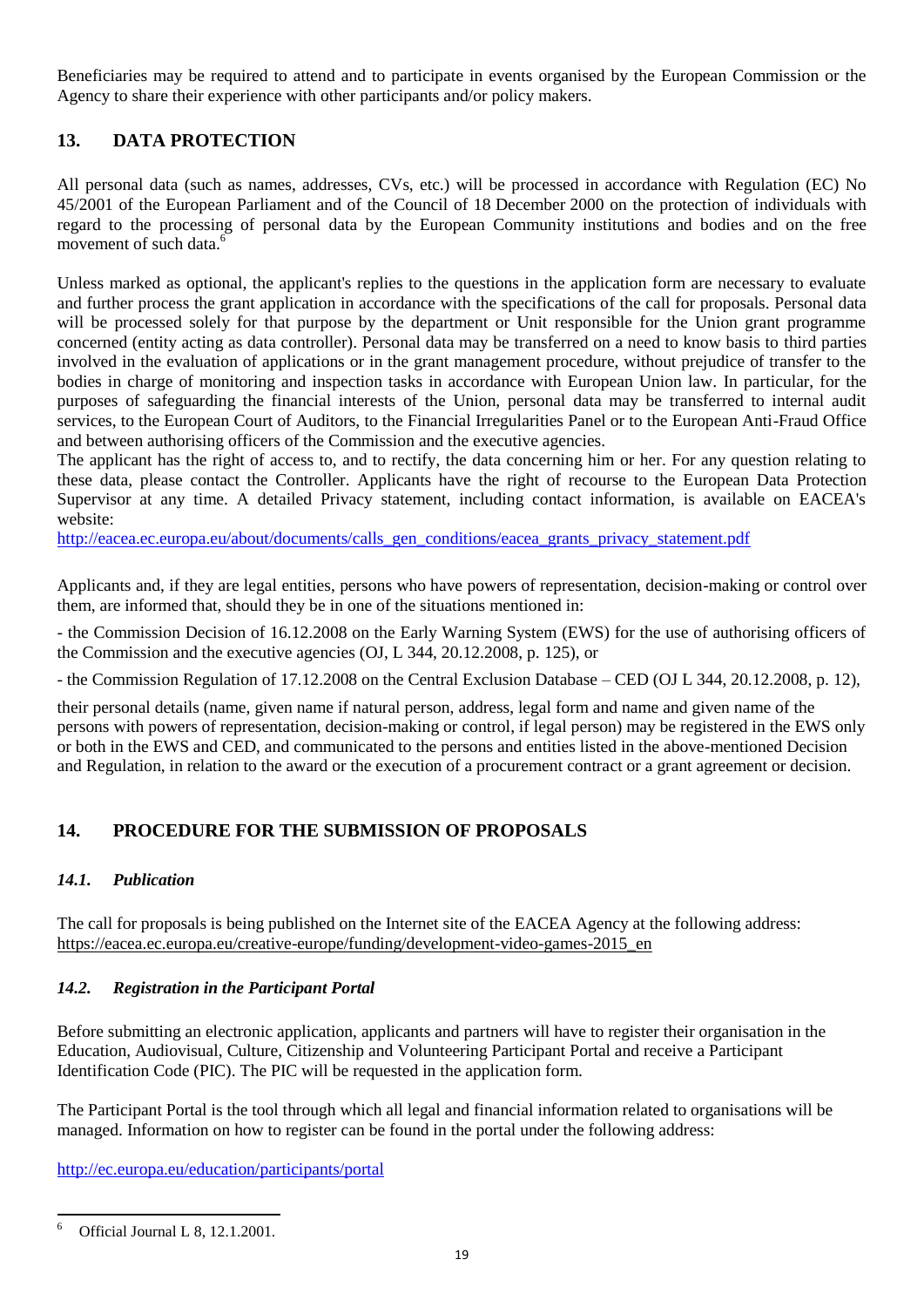The tool also allows applicants to upload different documents related to their organisation. These documents have to be uploaded once and will not be requested again for subsequent applications by the same organisation.

Details on the supporting document that need to be uploaded in the portal can be found on the following link: [http://ec.europa.eu/culture/creative-europe/calls/index\\_en.htm](http://ec.europa.eu/culture/creative-europe/calls/index_en.htm)

#### *14.3. Submission of the grant application*

Proposals must be submitted in accordance with the admissibility requirements set out under section 5.

No modifications to the application are allowed once the deadline for submission has elapsed. However, if there is a need to clarify certain aspects or for the correction of clerical mistakes, the Agency may contact the applicant for this purpose during the evaluation process.

Applicants submitting projects for different actions should provide separate applications for each action.

All applicants will be informed in writing about the results of the selection process.

An online application system has been set up. Grant applications must be drawn up in one of the official EU languages, using the online form (eForm) specifically designed for this purpose. To facilitate the assessment of the application, an English or French translation of the documents relevant to the assessment of the project must be submitted.

The eForm can be obtained on the Internet at the following address:<https://eacea.ec.europa.eu/PPMT/>

Proposals must be submitted by the deadline mentioned in the call for proposals and in Section "3. Timetable" of the present Guidelines **before 12:00 CET/CEST (Midday, Brussels time)**, using the online application form.

Applicants should note that no applications submitted after 12:00 CET/CEST on the deadline will be accepted. They are very strongly encouraged not to wait until the final day to submit their application.

Please note that no other method of submission of an application will be accepted. Applications submitted in any other way will be automatically rejected. No exceptions will be made.

Make sure that you have officially submitted your electronic application form and that you have received an e-mail acknowledging receipt of your submission with a project reference number.

Applicants shall ensure that all the documents requested and mentioned in the eForm are provided electronically.

No changes to the dossier can be made after the deadline for the submission of applications. However, if there is a need to clarify certain aspects, the Agency may contact the applicant for this purpose.

Only applications that fulfil the eligibility criteria will be considered for a grant. If an application is deemed ineligible, a letter indicating the reasons will be sent to the applicant.

#### *14.4. Evaluation procedure*

The eligible proposals will be ranked according to the award criteria defined and weighted in section 9 of the present Guidelines. Within the limit of the available budget, applications obtaining the highest scores will be selected.

The assessment is made solely on the basis of the documents sent by the relevant deadline. Nevertheless, the Agency reserves the right to request additional information from the applicant.